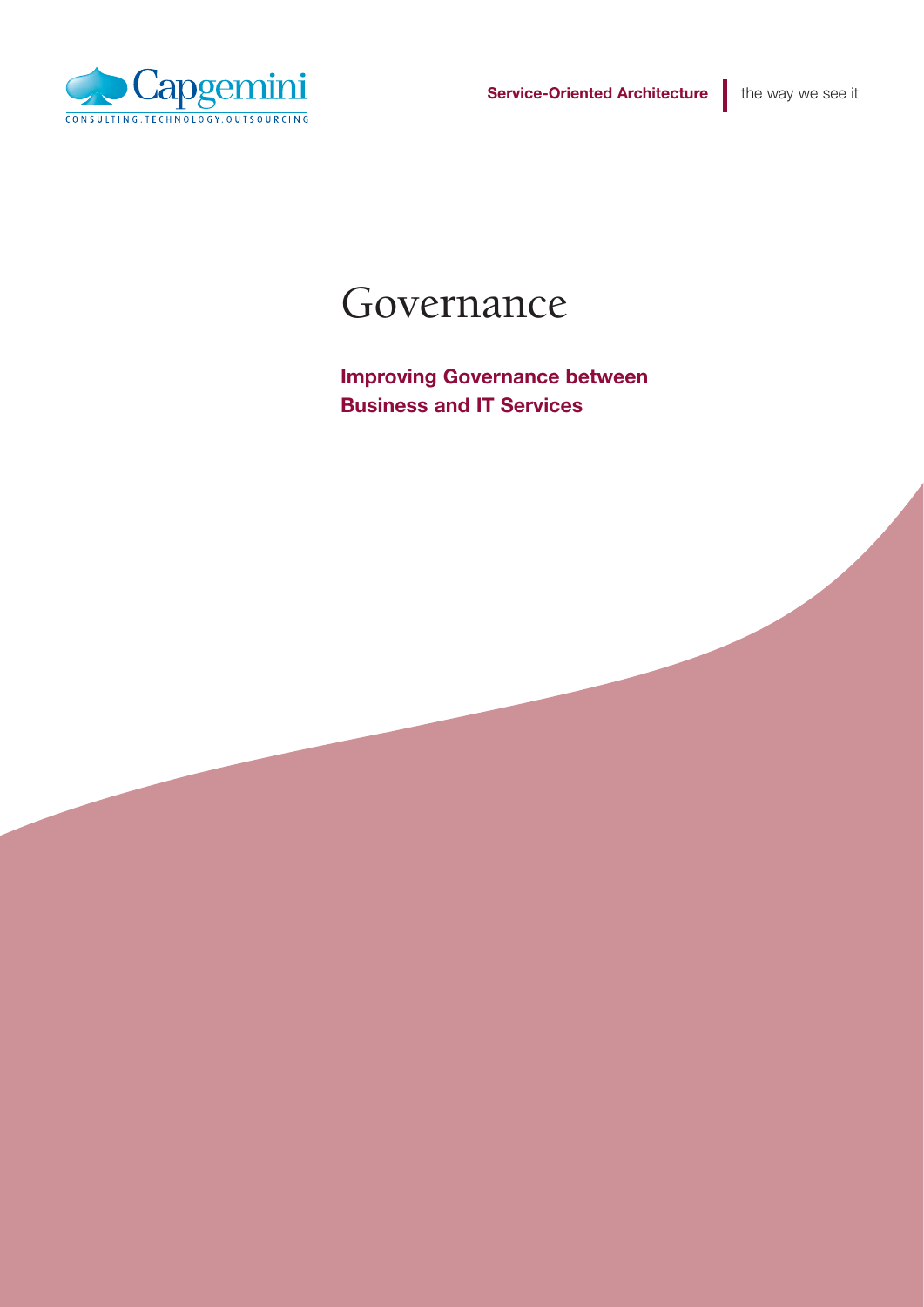## Contents

| 1. Context of this White Paper                        | 1              |
|-------------------------------------------------------|----------------|
| 2. Executive Summary                                  | 4              |
| 3. The Compliance Challenge                           | $\overline{7}$ |
| 4. From Big (applications) to Small (shared services) | 9              |
| 5. Organizing Structures for MIS                      | 12             |
| 6. Defining Responsibilities                          | 15             |
| 7. Criteria for Decision Making                       | 18             |
| 8. Summary: Technology Direction and Governance       | 21             |
| <b>Appendix</b>                                       | 26             |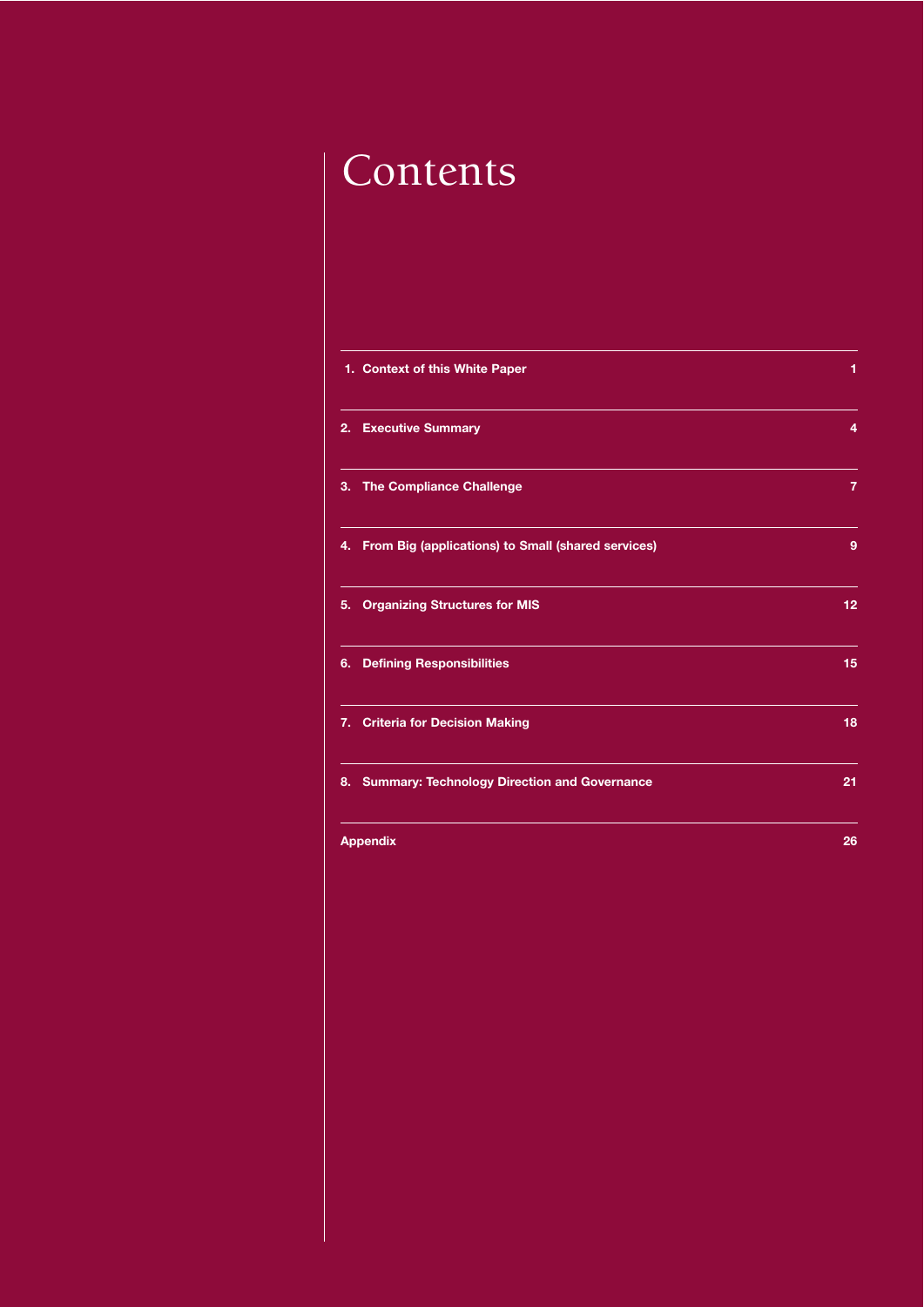### 1. Context of this White Paper

This white paper is the sixth in a series from Capgemini identifying individual elements of technologies that are already commercially feasible or will become so. It defines the overall impact that their combination implies. The terms Collaborative Business, Adaptive IT and Adaptive Enterprise refer to Capgemini Points of View on behavior. The terms Adaptive Architecture and, Collaborative Architecture refer to a detailed method of using and integrating technology to build the capabilities.

The six white papers are presented in chronological order by date of release. They chart the introduction of a new generation of technologies arising from the internal use of three or n-tier architecture. They also look at the emergence of Service-Oriented Architectures that deliver granular services using an architectural model more aligned to that of the Internet and the Web.

- 1. AA1 (Adaptive Architecture1), was released in early 1999 and developed the concept of the three layer, sometimes referred to as n-layer, architectural model. This was a replacement for the then ubiquitous two layer client server model. The term Adaptive IT was used to denote the ability for regular and frequent change in the manner that IT capability was delivered, moving beyond the application-centric two layer client server monolithic model to a process-centric three layer flexible architectural model. Five years later, by 2004, this had become the industry standard. Terms used by all major technology vendors were "adaptive", referring to behavior and "agile", referring to capability. The commercialization of the concepts of Adaptive Architecture 1 range from individual packaging of technology elements such as the application server, to the launching of compliant architectural frameworks from major vendors such as the HP adaptive infrastructure.
- 2. AA2 (Adaptive Architecture2), was released in early 2001, built upon the use of AA1 as an internal or enterprise model for delivering prescribed predetermined processes. It added an external-to-enterprise concept of services. The notion of ecosystem based commerce for effective market interaction precludes the concept of any proprietary architecture. That suggests one technology vendor selected and adopted by all members of the ecosystem market which is unlikely and impractical for many reasons. The term Service-Oriented Architecture is therefore being used to denote an environment where interaction and combination takes place around agreed definitions of the interchange necessary. This implies a loose coupled architecture as desirable. Such architecture allows any-to-any service interaction as opposed to traditional system integration, tight coupled principles used in AA1.

Web services are now emerging rapidly, building on the concepts identified in AA2. More importantly perhaps is the business understanding of the way that pervasive IT can be used to support a new generation of shared technology interaction, or collaboration. This movement is led by the biggest and most successful players in each vertical market coming together to agree common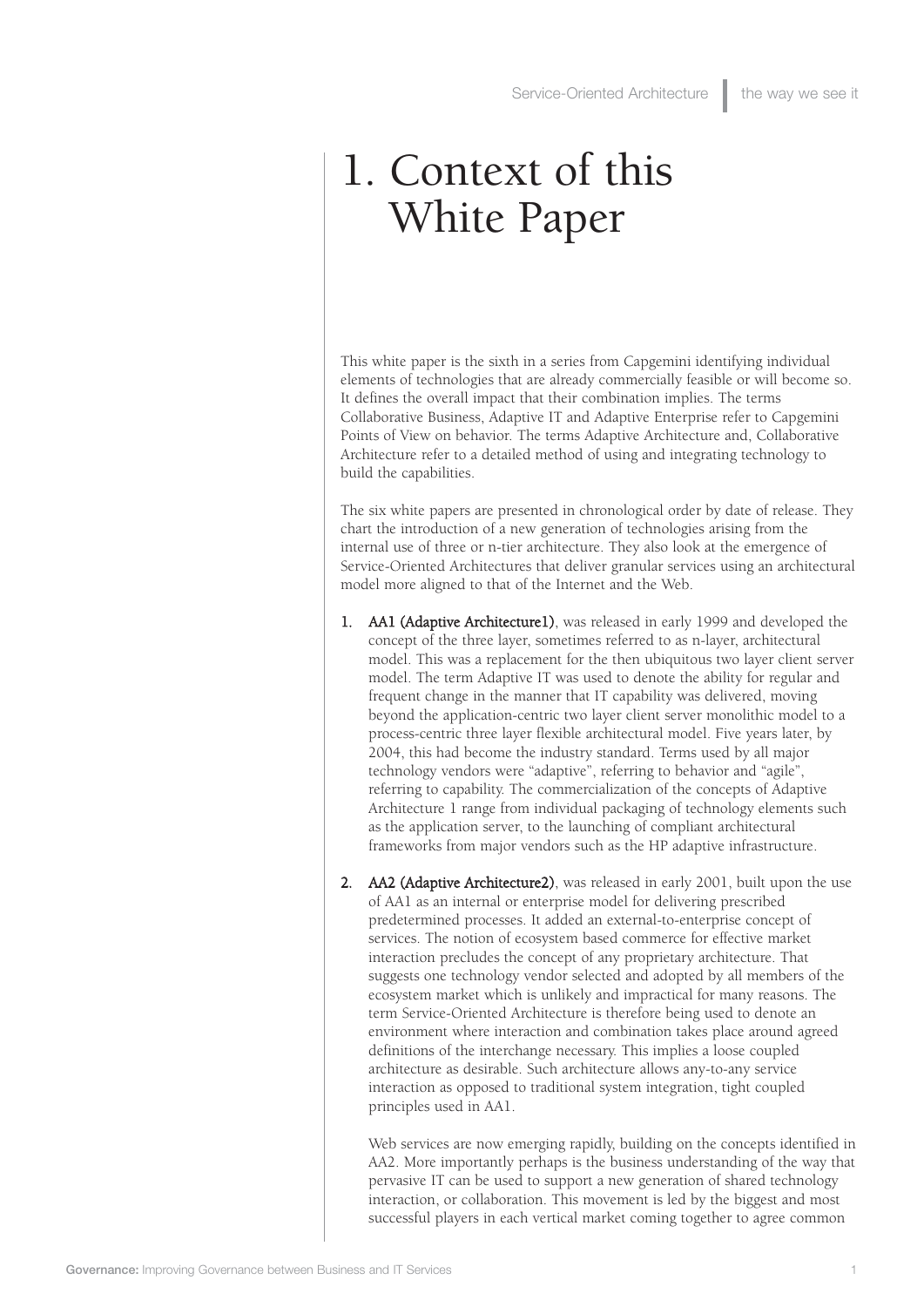working structures for interaction. It started with data using XML schemas to ensure interchanged files could be read but is now rapidly moving to towards developing a standardized business language. That implies processes for common undifferentiated ecosystem activities such as invoicing and payments. This has tremendous implications for the speed of adoption, but also for the internal enterprise and its own processes, together with supporting IT.

- 3. Making IT Real (an introduction to collaboration), released in March 2004, moved beyond Web services as a single technology aspect and considered how a total technology refresh was becoming visible—and as fundamental as PCnetworking was to business change in the early 90s. It considers the implications of a wholly new phenomenon: a combination of external business and IT standards not just affecting but driving individual enterprises' internal standards. The combination raises the possibility of linking the concept of a business service, the real world of a business activity and the provision of IT technology by making it a service too. Collaboration Architecture is the Capgemini conceptual architecture to address this and to provide the capability for the Collaborative Business Experience.
- 4. A Point of View on Business Intelligence and Service-Oriented Architecture, released in September 2004, added a bridge between current applications, with data marts and new processes being built on Service-Oriented Architectures as Web services. Business Intelligence had become an essential part of MIS activities, supporting both compliance requirements and faster decision making. It was driven in part, at least, by the increased interaction with buyers and sellers in markets though Internet–Web processes.
- 5. Moving from Big to Small updates the progress that various elements of the technology industry together with the standards bodies have made towards defining, designing, productizing, deploying and managing services using Service-Oriented Architectures. Progress and introduction of products are accelerating. At the same time, more practical issues are becoming recognizable. The fact that change is happening is inescapable. Most, if not all industry analysts believe that this new technology wave will turn out to be as significant as PC-networks/client-server in its impact.

The overall impact can be described as a shift away from monolithic "big" applications that capture an entire business departmental set of functions. Instead, "small" highly granular services are assembled either into fixed processes, or orchestrated into an optimum process dynamically in response to an event.

6. Governance is the model by which IT is managed within an enterprise so that it aligns with business needs. It has always been difficult given the many different expectations and aims that it attempts to embrace. The last few years have been even more difficult, with pressure on cost reduction and a rising parallel pressure for frequent change as enterprises adapt to fast changing external circumstances. The introduction of Service-Oriented Architecture, delivering in a different manner, may prove to be too much for many existing models. This white paper concerns practical methods to determine existing and future needs. It considers how to build decision frameworks that are more suited to the new circumstances.

Copies of any of the white papers are available on request to Capgemini with the latest versions available on the Capgemini website at www.capgemini.com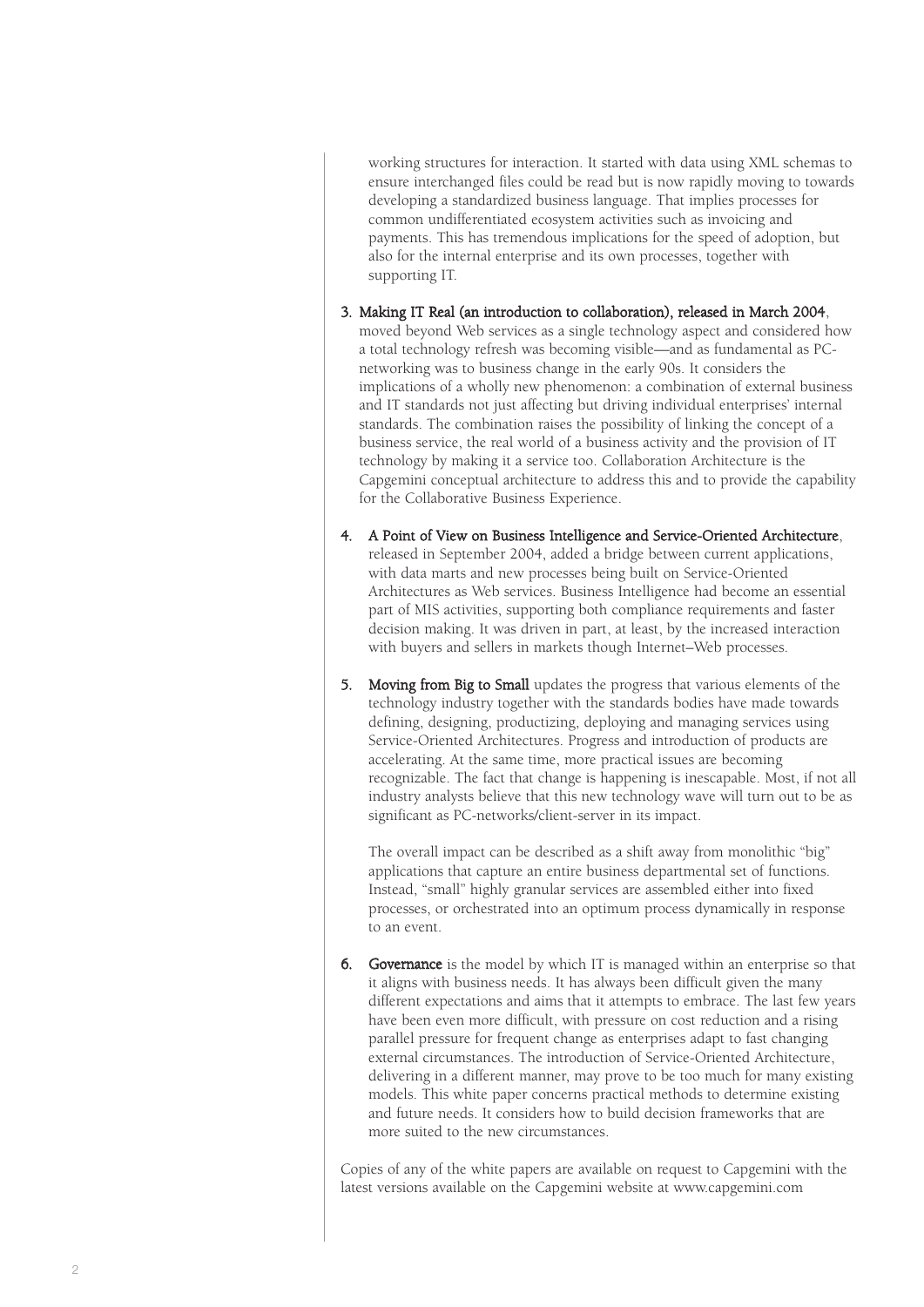#### **Disclaimer**

All advice given and statements and recommendations made in this document are:

- 1. Provided in good faith on the basis of information provided by you, third parties and/or otherwise generally available or known to Capgemini at the time of writing; and
- 2. Made strictly on the basis that in no circumstances shall they constitute or deemed to constitute a warranty by Capgemini as to their accuracy or completeness. Capgemini shall not be liable for any loss, expense, damage or claim arising out of, or in connection with, the making of them in this document or for any omission from them."

The information contained within this document is and shall remain the property of Capgemini UK plc. This White Paper is supplied in strict confidence and must not be reproduced in whole or in part, used in tendering or for manufacturing purposes or given or communicated to any third party without the prior consent of Capgemini UK plc.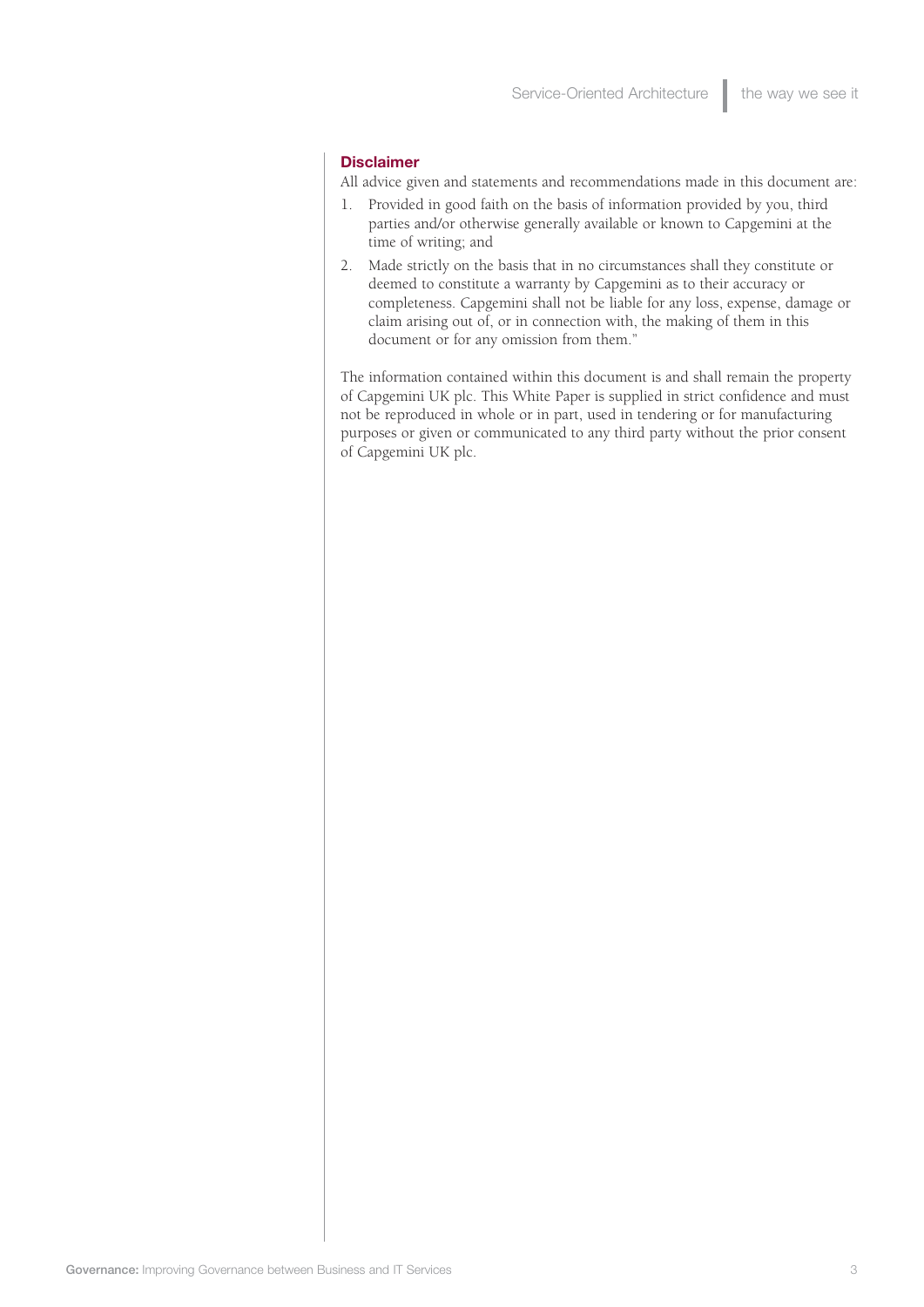## 2. Executive Summary

### **The opportunity to create a global business market has arrived alongside a new wave of technology.**

Suddenly technology is back at the leading edge of business practice, capable of transforming an enterprise's dealings with the edge of its business—the place where it meets the market and the ultimate area for the creation of business value. Yet this is new territory both for business and IT management and the rules are not clear. IT has not generally been used for market facing inter business trading, direct customer interfacing or supplier interfacing.

Examples such as eBay show that it is possible to create an entirely new business area where none has existed before. Such an area can bring value to buyers and sellers as well as the financial markets or shareholders. More importantly, the examples of a transformation of existing markets by one player taking an early adopter stance abound. Those examples include travel, transport, PCs and almost anything else you care to name. To the business manager, this is analogous to the impact of the adoption of the networked PC in forever changing business practice, and efficiency. To the internal IT manager it represents a challenge that it is not an application centric technology. For both it means moving from well understood vertical functional silos built around business departments to horizontal processes that cut across the business to offer market driven effectiveness.

#### **Computing and Information Technology**

Over the past three major waves, computing has merged with Information Technology. The word "merged" is deliberate: much is present and in use from each wave and likely to remain so. In parallel, the role of computing within an enterprise has changed from cost based corporate accounting, through automation of departmental activities for efficiency, into personal work forms using information and communication for effectiveness. Measures of successful implementation, and operation, are different in each case and all three cases are present simultaneously in many enterprises. It isn't therefore surprising that there is less than complete satisfaction with the governance or management of the current, complicated environment.

There are a variety of terms used for the department responsible for the operation of computing and information services. For simplicity, "MIS" (Management Information Systems) will be used as a generic in this white paper. It is interesting that this has become the most widely used term as it implies that "information" has become the single most important commodity produced by the various forms of computing technology. Even the widely used term "IT" (Information Technology) only became popular in the early part of the nineties. Again for simplicity, the term IT will be used as a generic for the entire range of computing and communication based technology in an enterprise, unless a particular type of technology is being referenced.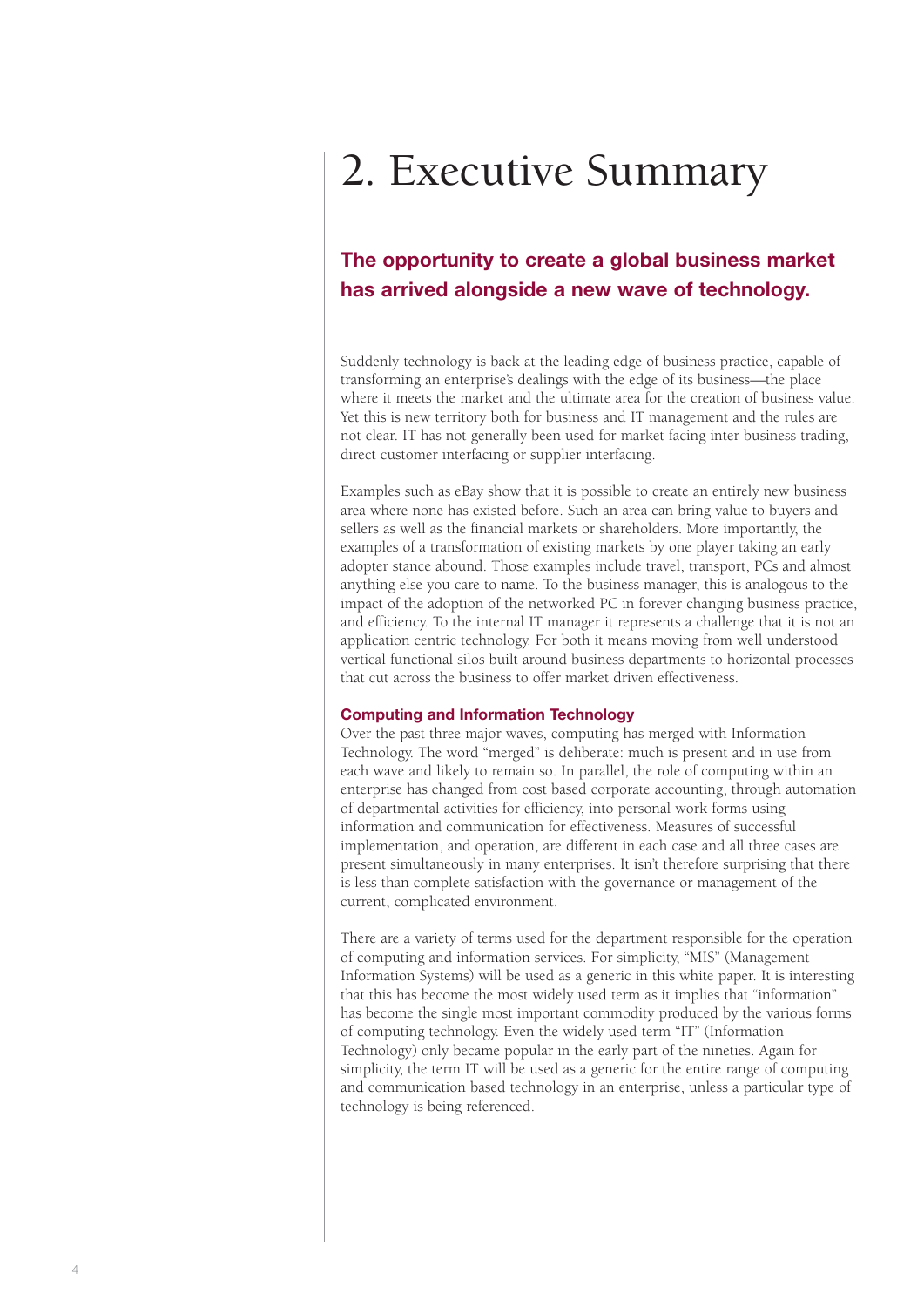**Suddenly everyone and everything is part of a common network, coupled to the Web and its stunning ability to provide information**

The "Governance" model of business working with the MIS department to optimize and align the management of the investment in IT has become a critical subject. Expenditure on IT has been high and though nobody doubts the need for its continued operation the question posed over the last few years has been one of goals. The impact of 9/11 triggered a global cutback in trade. That in turn gave an immediate goal centered on cost. However at the same time something else was making itself felt—at worst fraud, at best perhaps an inability to control the speeding up of business transactions that were now making full use of electronic communications thus bypassing traditional controlling management systems.

#### **The third wave**

The functional model largely built during the second wave of IT was around departmental mini computers running applications that captured and automated (mainframes automating the calculations of corporate accounts were the first wave of IT). The business case for the third-wave introduction of PCs on networks has moved further than anticipated in providing a wider set of capabilities when networked via the Internet. The networked PC involved every office worker in making use of the data, and processes created by mainframe and the mini computer. Along with local knowledge of the worker, this speeded up operational efficiencies to deliver a new competitive edge of effectiveness. The new edge could provide crucial operational advantages or differentiation to those enterprises that used it well, creating new benchmarks by which to measure success.

The ability to make decisions, and take actions, leading to complete transactions within controlled environments, quickly became an established business norm as ERP (Enterprises Resource Planning) systems took the lead. These internally operated and managed client-server based systems have not always, perhaps, delivered quite the values expected. Nevertheless, they provide a cohesive and easy to understand management environment on one side of the PC. It is the other side, that of the Internet and Web, that is the issue. The arrival of the Internet opened the closed corporate network up to the world. Suddenly everyone and everything is part of a common network, coupled to the Web and its stunning ability to provide information. This is truly innovative change. The disruptive influence to existing internally driven and managed IT is huge, but at the same time the value provided is so overwhelming that connectivity, and functionality, cannot be denied in most cases.

#### **Person-to-person collaboration**

Already individuals have changed their behavior, both at work, and in their private lives. They are embracing the ability to always be connected. This finally achieves the long predicted convergence between voice and data but more importantly it changes their expectations of support. Consider how a marketing department organizes an event today as opposed to perhaps only 5 years ago. To start with, the notice given will short as the business must move much more quickly and reactively to the fast moving market place, exhibiting adaptive, or dynamic, behavior rather than long term fixed planning as in the past. Against this collapsed time span the marketing staff must move quickly to establish what possibilities, prices, timing, etc. are on offer. They must then use this information as the basis for discussing with suppliers if certain changes could be accommodated to provide more closely what they would really like.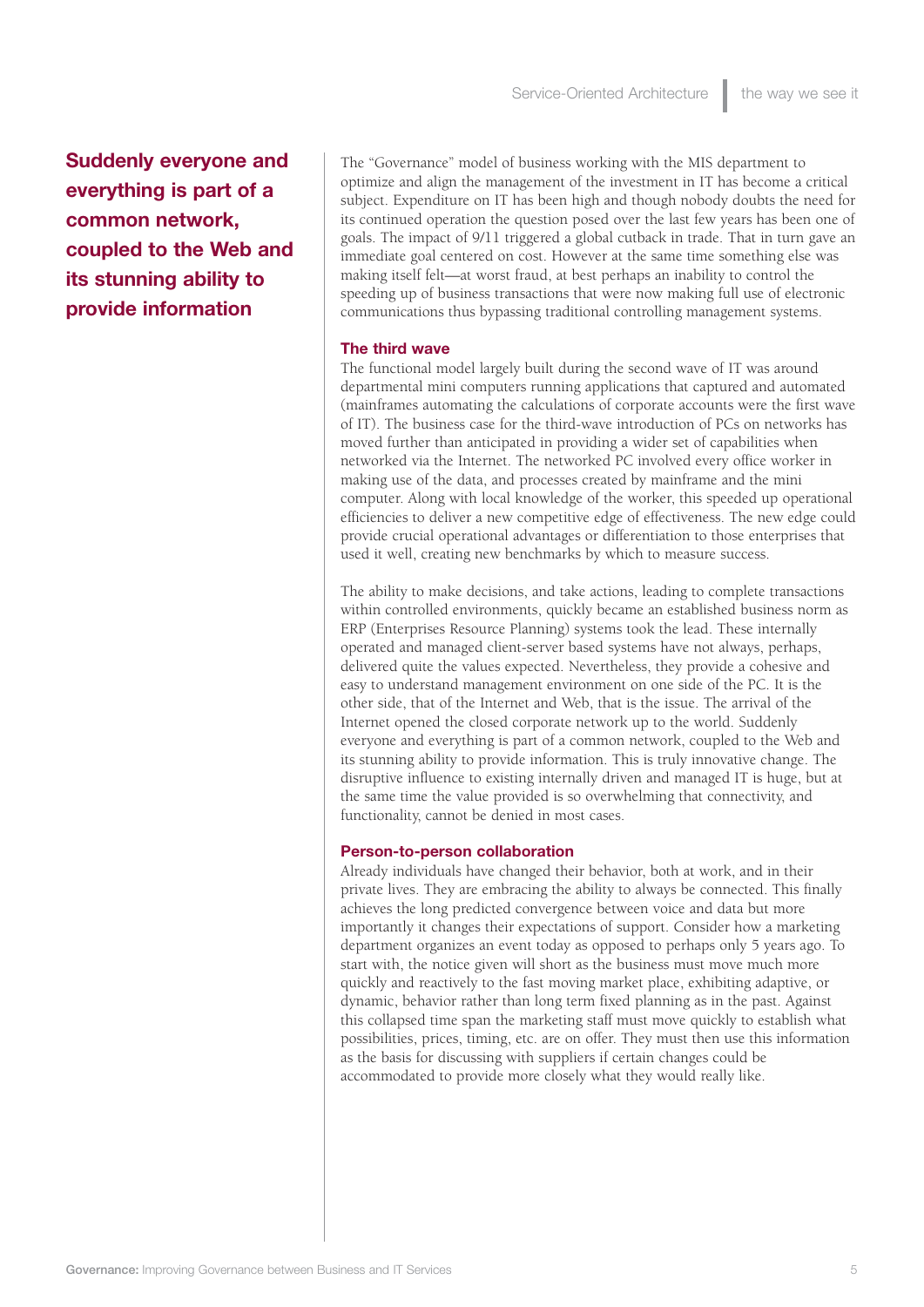These online and very interactive discussions or negotiations, using email, text, instant messaging or phone, are a whole new phenomenon generically called "collaboration". It is defined as the ability for a group of people to use rapid communication together with on-hand information to mutually reach and agree upon an optimized transaction. This is a highly efficient and effective method of win-win business between all involved. The problem is that the resulting agreement maybe taken as a firm commitment but it has totally bypassed all the exacting controls designed to avoid problems. What happens? The paperwork is completed with all the correct stages, and signatures, after the event.

At worst, this can be used to hide transactions by keeping then outside the safe process. Generally, though, it is little more than the reality of modern business in some areas. A small number of high profile fraud cases led the authorities in some markets (e.g. the famous USA Sarbanes-Oxley act), and the auditors in all countries, calling for a new attention to re-establishing control of online/electronic transactions through compliance. At its most basic this call represents little more than asking for the creation of new processes that are definable, controllable, and manageable in the same manner as the older paper based systems. With accelerating spread of online business at all levels, this must be seen not as a tiresome burden but as good business sense. If achieved, it should provide a better informed enterprise with more information and business intelligence to make these rapid decisions correctly.

#### **Seamless environment**

These points can be summarized as follows. The fourth wave of IT is starting to make itself felt as for the first time IT is directly providing the means to connect to and trade with the business market place. The fourth wave is able to offer a new environment for competitive advantages, even in some cases the creation of entirely new business value such as eBay. As such it will eventually prove as unstoppable as the PC-network technology did in the last wave. Late adopters in that case were eventually driven to adoption merely to stay in business. But as with any innovation, short term affects are disruptive and in no area is the impact more challenging than that of governance. If much of the "new" lies across or even outside the enterprise, how can we stretch already difficult Business and IT governance to cover yet a further set of capabilities and technology?

The simple answer in the case of the new capabilities or technologies is to manage internally in the same manner as externally. Organizations need to grasp and use the same technology model to form a seamless environment for those areas of the enterprise gaining business advantage from this external market facing technology capability. Would this be every part? Actually, no. The so-called back office will continue to use existing IT in the same role as before, namely to record transactions that have taken place. It is the front office that will change most, though this will cause pressure on the department based functional application model as it is streamlined to become a more efficient process in-between the two zones.

This white paper presents Capgemini thinking on how to address the governance challenge. It gives in outline a method for determining the issues to address their relative importance and to decide who should gather information to recommend action. We look at who should be taking which decisions and the basic considerations for the different type of changes. A short reprise of fourth wave IT based upon Service-Oriented Architecture delivered via Web services is provided but it is recommended that you read the Capgemini white paper *From Big (functional applications) to Small (shared services)* to grasp the full implications of the technology.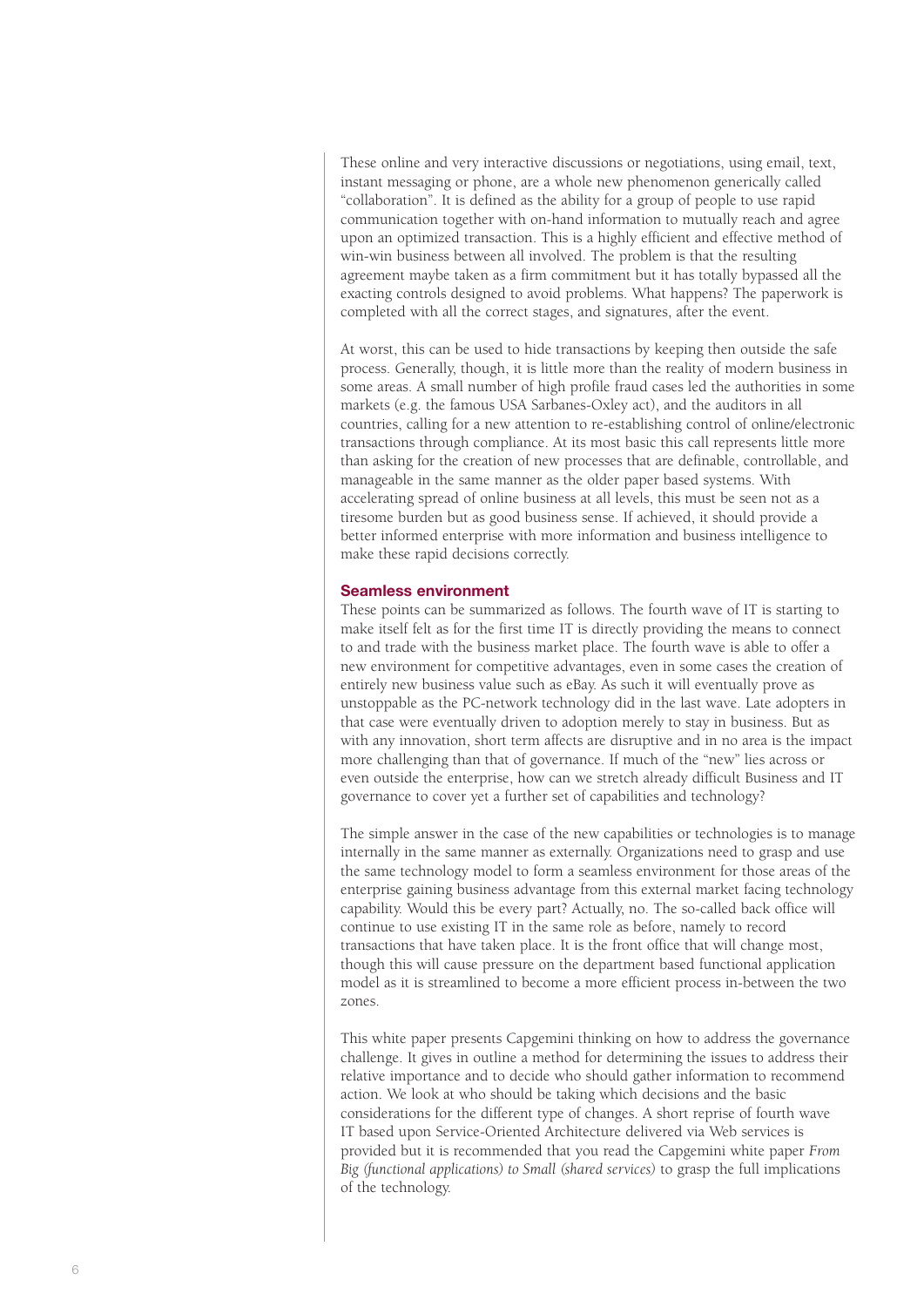**Email has become a de facto dynamic process for solving complex process issues but without formal process or records**

### 3. The Compliance Challenge

**The concept of the office as a geographically common location where workers can divide tasks up whilst being close enough to share common filing cabinets for information and communication is around 100 years old.** 

As enterprises grew larger, departmental divisions were introduced to accommodate the need for scale by providing pools of knowledge around a single function—Purchasing, for example. This same model allowed work moving from one function to another to be checked, perhaps even be signed off, by the departmental head or managers. With time and increasing business complexity, a myriad of smaller sub tasks were added within the main function. The mini computer targeted this departmental model with specialized applications that could handle all the tasks within the overall function around the common data.

This approach of automating the existing functions individually provided excellent cost efficiency benefits but the data in each application was in a different application-specific format. That made it difficult to understand the overall view of enterprise performance—the beginning of the so called vertical silo problem that has been the cause of many operational and IT issues ever since. Auditors were the first to recognize the issue as they began to struggle to interpret the rising amount of data in different applications, each with different formats, values and time stamps, trying to gain a meaningful financial position.

The need for data harmonization drove the adoption of a whole new generation of software aimed at improving the operational efficiency of the enterprise as well as being able to satisfy the auditors' demands for clarity of data. Enterprise Resource Planning (ERP) also showed the need for business process reorganization to reorientate department-centric application models into an enterprise-centric data model. The individual applications of the ERP package might still be vertical in function, but the data model was a common, shared horizontal resource.

#### **The front office**

ERP creates an internal application-centric model for tracking and business management of the key back office resources but the challenge has moved to the front office, as workers use the simpler and faster external capabilities available over the Internet. They do business with other enterprises, bypassing internal capabilities as too slow. Frequently, email has become a de facto dynamic process for solving complex process issues but without formal process or records. Auditors find they are unable to verify that business management controls are in place and are asking, in much the same way as with data in the past, for attention to this issue.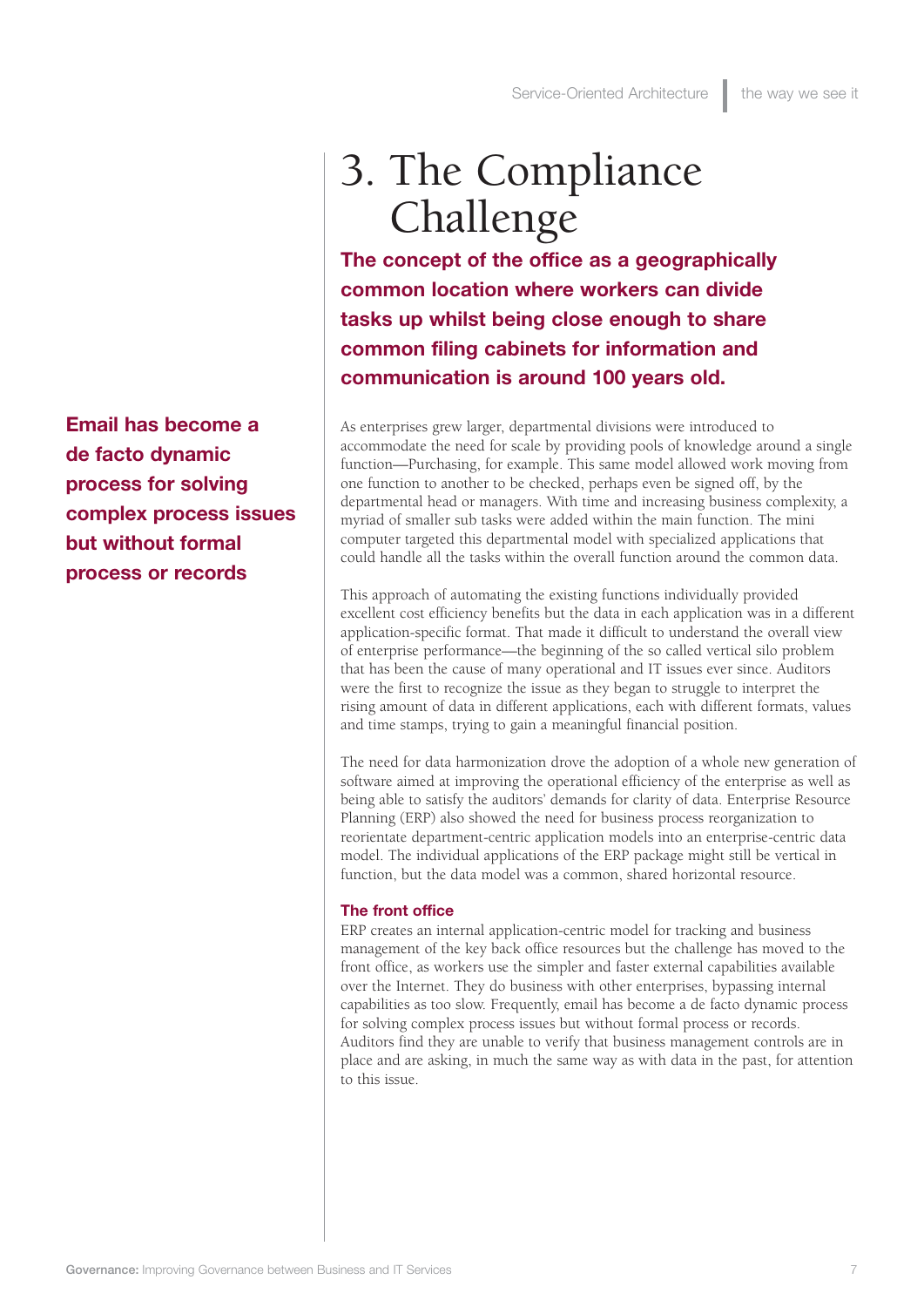**Compliance is the broad heading given to the need for a new approach in defining key business processes, those empowered to play roles in them, and the keeping of records**

Compliance is the broad heading given to the need for a new approach in defining key business processes, those empowered to play roles in them, and the keeping of records. All of these should match actions in a manner that is suitable for electronic online business processes. This may sound simple, but these new electronic interactions use different technology to the existing systems and are therefore not visible, or recorded, in the older application-centric systems. As an extreme example, an online electronic activity resulting in an order placed on an external website only requires the user to have a simple browser. That will leave no data in any existing application for an Auditor or Compliance Officer to check. Generally, these actions will be followed by "registering" the purchase on the existing internal system and its various applications to "catch up the paperwork." At that point the purchase would become visible, but only after the event has happened.

Actually the online purchase would have left an auditable trail at the external website on which the purchase was made. This is built around the principles of a Web service. If the user had been forced to operate internally through a Web service as well then the entire transaction would have been visible. More importantly, full business management could be established to manage which users can use what services, re-establishing full process control to the satisfaction of all. There are therefore only two broad choices: 1) deny all access externally to market activity and electronic business; 2) adopt the use of Internet and Web technology internally (called Service-Oriented Architecture) to establish "end to end" interactions. This allows internal recording of format and timing as transactions are occurring before transferring relevant data into existing internal applications for processing.

Fortunately, the major ERP vendors are providing the technology and the products to do just this, and more with the ability to support faster, cheaper across the enterprise processes. The ability to redesign processes to be more effective from a market view point as opposed to an internal accounting view has become a key competitive differentiator in some cases and will become so in all cases. The question is how does business and MIS management already struggling with its existing governance model manage the successful adoption and management of this change? This new market driven approach, capable of regular and quick change to adapt new demands, working horizontally through the enterprise, requires a very different governance model.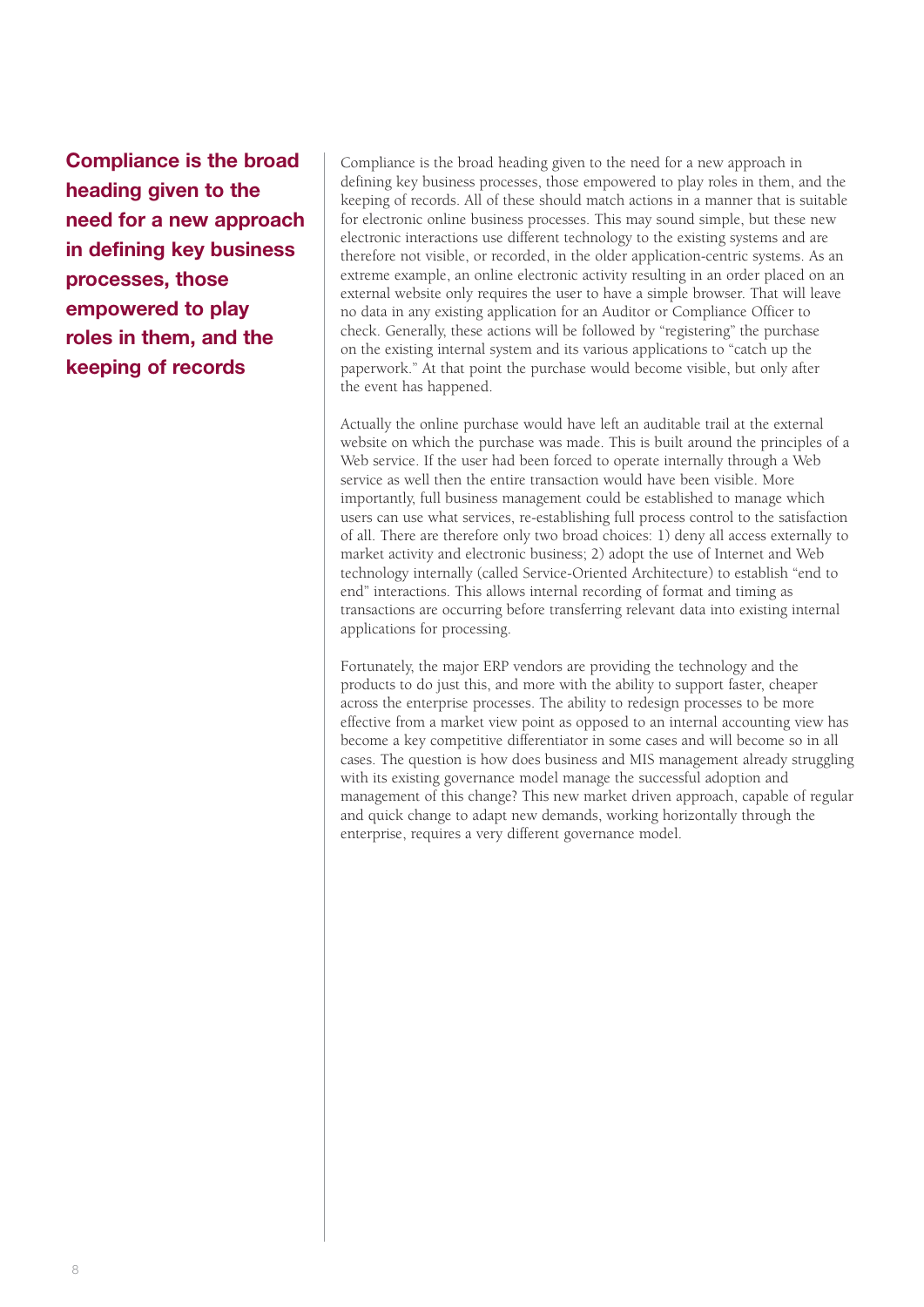### 4. From Big (applications) to Small (shared services)

**The following is taken from the Capgemini white paper on this topic, précised from the section defining the business value of using "small" services in a Service-Oriented Architecture.**

It is reproduced here to assist in understanding the business value that services bring and therefore a better understanding of what must be managed by new forms of governance;

Cutting down 'Big' functions into 'Small' pieces that are defined, and built in a different manner, is not entirely the answer though admittedly it is moving in the right direction. The whole concept, its goals, values, and how to achieve them is actually the most important part to understand, otherwise individual 'Services' will fail to be able to integrate properly. This will become increasingly important with time, and the global adoption of Client-Services, raising expectations as to how individual enterprises will be integrated in business trading threads, or make use of technology products. After all a non globally standardised Browser or Web Server would be a complete non starter, but this does not only mean technically accurate, it means adopting perceived expectations in how Information is shown by a Browser or a Web Server.

PC-Network established different ways to work that were never present in the previous Mini computer model as well as causing much debate with in IT circles on how to split applications up into client and server elements. However the really expensive issue was the implementation of PCs, and even networks, to solve individual or departmental requirements, on a project by project basis buying 'best suited specifications. The time and cost that went into replacing, and standardising, in the early to mid 1990s when the conceptual model of a common working environment became understood was a bill that no Enterprise would like to face again. PC-Network was the first 'common' technology and led to 'common' applications from Office, to ERP, all of which reinforced the 'Big' functional applications mindset started with Mainframes, and trained IT professionals in the approach of ensuring total functionality capture as the starting point. So how to understand conceptually what 'Small' means in a cohesive sense? Fortunately examples exist to help with this challenge.

One of the most successful phenomenon has been eBay, in April 2004 electricnews.net<sup>3</sup> reported revenues up nearly 60% from the same quarter a year ago with an 9.9 million users added in the quarter making a total of 105 million members. More importantly, 45 million were active, selling an average US \$550 in the preceding 12 months. By any standards an outstanding success for a business, indeed a business model, that only came into being in 1996! In comparison the boom in e-commerce hubs being set up in the excitement of the 'Internet boom' is a tale of failure, with much money being lost even by well known, long established enterprises extending already successful business models. Today e-commerce hubs still exist, but those that do are the survivors who have learnt to adapt their original model. The challenge for the 'Big' functionally complete e-commerce hubs was described at the Telecoms Infotechnology conference<sup>4</sup> on successful Business to Business, B2B, in February 2001, after the so called 'bust' as;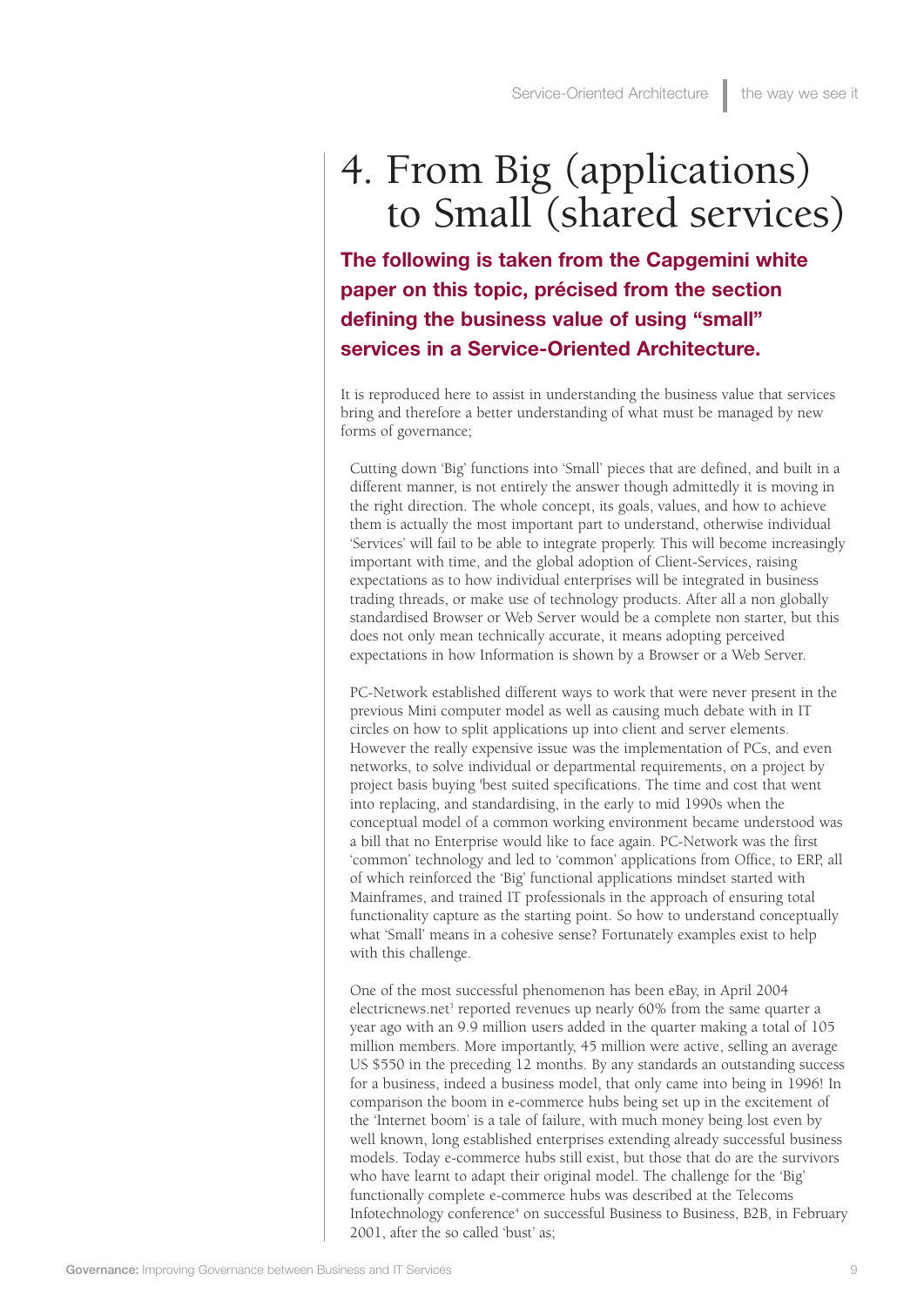B2B e-commerce (EC) remains the future, but what future? EC can radically reduce costs of business procurement but is this just a once off. EC can extend business reach, but does this offer opportunity for small and medium sized enterprises, or does it simply remove the protection of local barriers to trade? EC can automate value chain procedures, and reduce information costs, but at what price to retrain people, pay for hardware, and software upgrades, and meeting other hidden costs? So what drives electronic marketplaces?

But is this a fair comparison? eBay is primarily operating around Consumer to Consumer (C2C) and e-commerce hubs were for Business to Business (B2B) operations. Ignoring the fact that eBay is certainly doing B2B business today and is a large well established player in the Business to Customer (B2C) market, it actually proves the point rather well. Catering for the trading needs of millions of individuals selling thousands of different items in many different countries is infinitely more difficult than handling trade to standard commercial rules in one type of goods within in single defined market. In fact so much more difficult that anyone faced with defining the requirement functionally alone would think it close to impossible, let alone thinking about the time, cost and testing to implement, yet eBay has done it, it works, more importantly it scales!

Actually a growing number of businesses are using eBay to buy straight forward items from each other purely because it has the principle characteristic of any successful market; volume. For both buyers and sellers to be satisfied there must be adequate numbers to match the diversity of offerings, but isn't this an example of 'Big'? Actually, its an example of the efficiency of the aggregation of 'Small', each buyer or seller is interested in only a small part of the market, but the small markets aggregate to provide an overall high chance of finding your 'small' piece and being satisfied enough to keep returning. It's the key principle that created the World Wide Web!

There are some other key principles to observe as well; firstly that eBay is easy, and intuitive, requiring no user manuals, or training, for the user with an interface that hides the complexity of the services behind it. Those services are all granular, subject to change, in all manner of ways, from simple process improvement to the introduction of a whole new market set of services, but these 'upgrades' occur incrementally in a manner that accommodates continually change without attracting user problems. Testing, regression and final launch all happen parallel to, and without impacting any existing services, or activities. Those users, who wish to, can have some control over their own way of using the services, etc, etc. It's a different model in every respect, all based on 'Small' working in a granular whole created by Service-Orientated Architecture.

Returning to the *Harvard Business Review* with the all important business question concerning differentiation, the ability to create this through, or in, the market, (see Executive Summary 2.0), how does it measure up? eBay clearly passes the test, but where is the intellectual property that makes eBay a business to have a value for investors, if it is all based on 'standards' that can be used by anyone, including start-up competitors? The answer is in the internal method of binding and orchestrating together the externally facing technology standardised interactions. Its something of a revelation to think of 'integration' as a competitive differentiator, rather than a cost or a problem, but it's the common principle that underpins all trading activities, the integration of buying and selling by adding value. It's also apparent in the success of many businesses who have mastered the new; Expedia.com—now the world's largest travel agency; LastMinute.com an eBay for experiences, etc. Harvard Business School *Working Knowledge* magazine described the Dell model as 'managing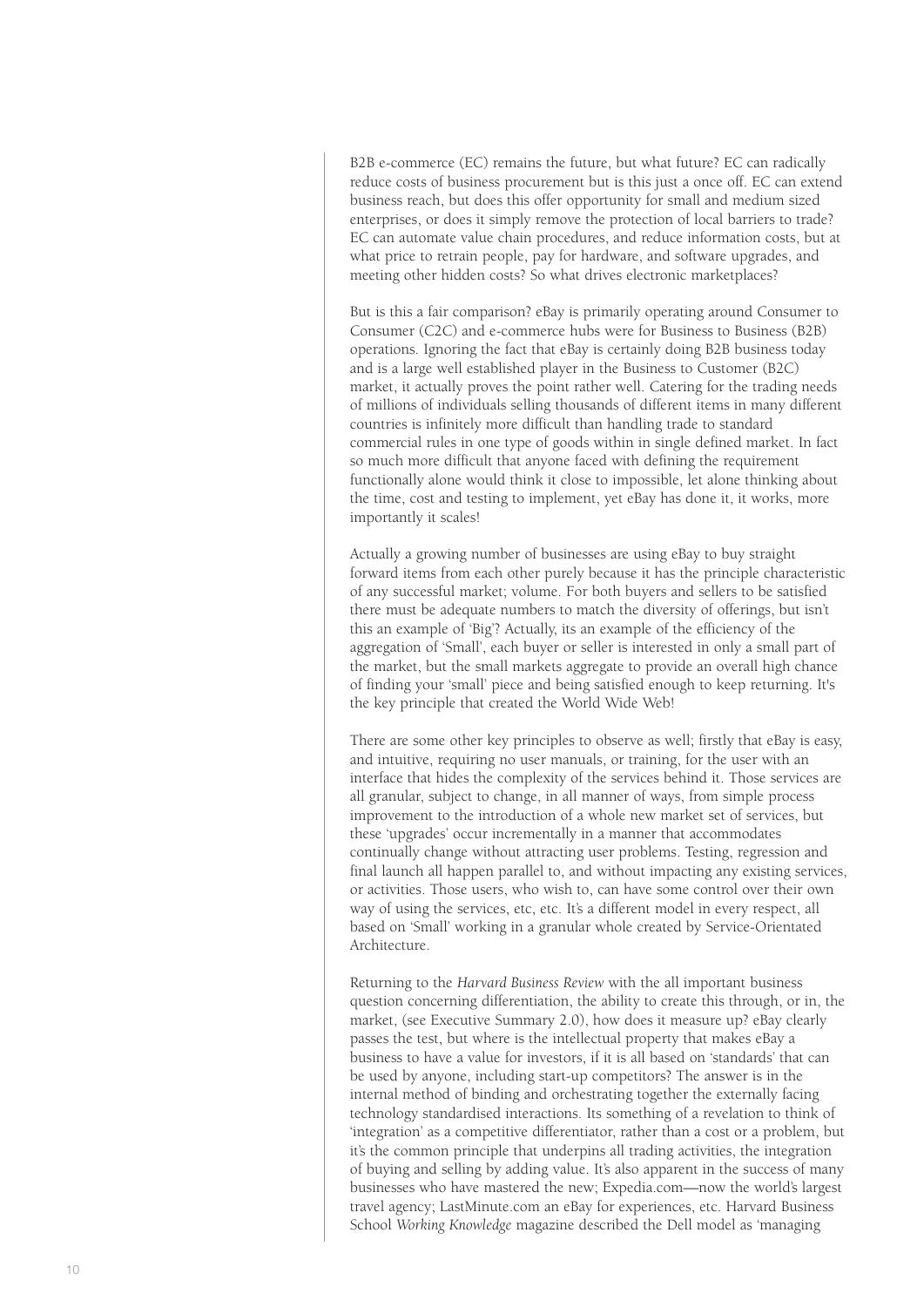**Business is looking to its MIS departments to provide new capabilities centered generically around three core issues: Compliance, Cost, and Competitive Advantage (as well as continue to provide business as normal IT)**



profitability, not inventory', going on to say that Dell matched supply to demand by using its unique systems. Dell manages other businesses external to its own for most elements of its business, thus qualifying to be seen as a trading business more than a manufacturing business, with margins to match as well. Are its actual products, PCs, Servers, etc, differentiated from competitors PCs, Servers, etc? No, but its way of doing business in the market, is differentiated, and that comes from its internal abilities to 'integrate' a myriad of 'Small' services into larger coherent business processes.

If Dell, or Cisco, or indeed any of the other examples, had sat down and tried to build their current abilities, together with the inherent flexibility, and low costs, from 'Big' functional applications, whether bought in, or bespoke, they would still be enmeshed in requirements gathering, just trying to keep up with the rate of change demands of the business! Most people can think of at least one example of a worthy, but failed attempt to give a business what it needed by the 'Big' approach. Is this an argument for abandoning existing 'Big' applications? No, it's about understanding the difference between an internal need to keep historical data on transactions carried out, versus an external need to provide integration services.

Capgemini first started to use figure 1 back in 2001; it still seems a good way to understand the differing IT zones and their characteristics. The diagram works just as well to illustrate the direction and products released by various vendors too. Taking two vendors as examples: SAP links R/3, its back office 'Big' application suite, by NetWeaver tools to provide 'Small' services for the front office or market services. Microsoft links its office and mobile solutions through to its range of Biztalk, Sharepoint and SQL Server products through .NET.

Business is looking to its MIS departments to provide new capabilities centered generically around three core issues: Compliance, Cost, and Competitive Advantage, (as well as continue to provide business as normal IT). The drivers are increasingly external so at least two, Compliance and Competitive advantage are likely to be best delivered through 'Small' and in so doing are also likely to meet the cost criteria, but the challenge is to really grasp what 'Small' means in a cohesive manner technically, managerially and business wise.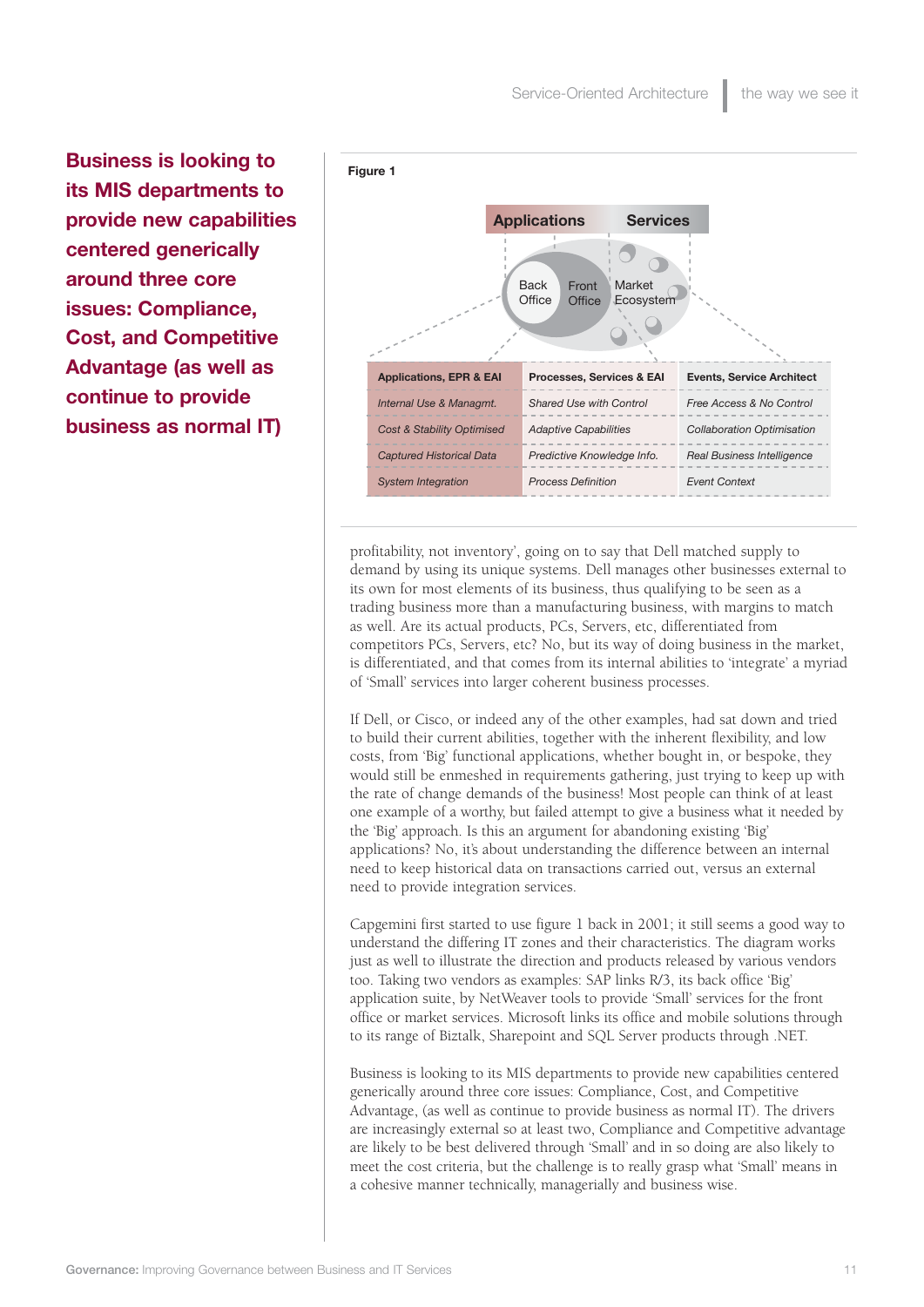**Service-Oriented Architecture is the framework to hold and orchestrate the services that create or consume data, both with each other and with the working data they require**

### 5. Organizing Structures for MIS

### **The business case for delivering business requirements as services is becoming increasingly clear.**

Here, a service means common definition of both a granular piece of business functionality and the technology capability to deliver it through the use of Service-Oriented Architecture. Drivers are a mixture of user driven activities, business advantage and, ever more, the need for process compliance. There are some compelling benefits for MIS too, as a faster, lower cost, more flexible development and operational environment using the same advantages attributed to the Web. Service-Oriented Architecture can hold together functionally a commonly interfaced set of standardized services running over a shared, and therefore cost optimized, common infrastructure.

This model, indeed the Internet and Web itself, is very different from the traditional application-centric model generically known as a vertical model, built around dedicated technology stacks: i.e. the application sitting over a dedicated server with dedicated storage. In the vertical model the business owner is usually very clear, often the supplier of the business case for the original implementation, and the organization of MIS resources will usually have a similar basis to align support, budgets, even service availability success measures. Shared services are usually limited to the network and specialized skills, such as security or possibly ERP systems.

Integration models are built either around using ERP Suites, or elsewhere probably EAI, with the odd point to point link. They might be said to be "shared" or "horizontal." It is here that the greatest difference between the traditional application-centric and the new services-centric models can be found. The basis for ERP and EAI integration is structured data, or data that is fully defined in a manner that allows cross linkages to be established between the data in the different applications. Internally, an enterprise owns its own data and applications and can decide on its own naming conventions to create the necessary structure. When dealing with the external world this is not possible.

Data interchanges with the external world will be around unstructured data. Put more simply, the whole objective of the move towards a slew of new standards for data starting with XML, and continuing into OWL, RDF etc., is to create self describing data. Service-Oriented Architecture is the framework to hold and orchestrate the services that create or consume data, both with each other and with the working data they require. Indeed one of the key differences between a properly constructed service and an application is that a service will rarely ever contain its own data. This separation, plus the virtualization of the infrastructure allowing any service to run on any free server and the use of network based storage, all add up to a very different IT environment—one which introduces the need for a different MIS organizational model.

Some of the services being used may also be external, as in the case of a one-off purchase from another enterprise. That means consideration also needs to be given to how "end to end" business transactions are created by linking together services in "processes." There is the opportunity to redesign business transactions from a market driven perspective for greater effectiveness, probably cutting across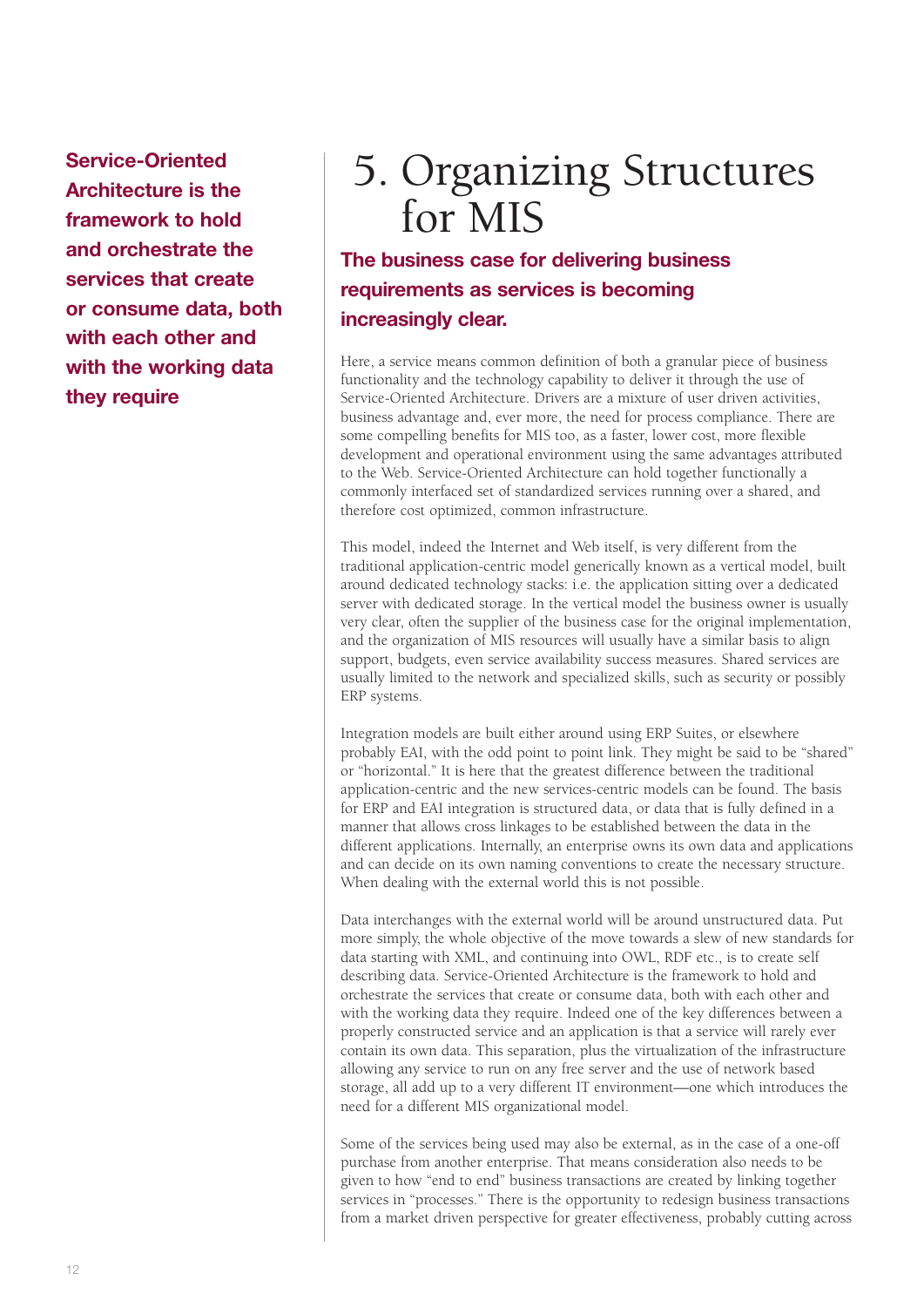**Capgemini believes that there are four key layers that can be used both to retrospectively manage the traditional technology as a part of the new technology, and also to manage Service-Oriented Architecture**

existing boundaries. To do this represents a major challenge in almost every aspect of MIS provisioning. For example: training business analysts to think in a very different way around granularity of tasks and transactions; moving from firewall perimeter security to securing processes; authenticating data and users within processes; understanding semantic data tags. Above all the challenge is finding a new approach to business-to-IT governance based on a dynamic set of multiple shared small services as opposed to fixed monolithic big applications delivering functions.

#### **Governance elements**

The starting point for governance is to establish what elements need to be managed. If they are no longer based around applications in a vertical model but around shared and common technology elements in a horizontal model, the starting point must be to define these new elements. A further challenge is how to create enough elements to allow genuine focused management, but not so many as to make too much work by having to micro manage. Capgemini believes that there are four key layers that can be used both to retrospectively manage the traditional technology as a part of the new technology, and also to manage Service-Oriented Architecture, the new technology supporting internal and external services. A fifth layer, "innovation", exists to help the adoption of the increasing number of new technical and business capabilities, that will arrive as Service-Oriented Architecture moves to become the mainstream for all IT. By definition genuine innovation must be disruptive to existing activities and cannot therefore be expected to fit neatly into one of the other four categories without some imaginative thought on its application.

#### **The Five Horizontal Governance Layers**

| Innovation     | Understanding new technologies, products, and practices, to<br>build propositions on how to improve any technology or<br>business area. The ability to be able to make decisions on the<br>best time to adopt, and in the value of changes, to ensure a<br>persistent rate of improvement in all areas.                              |
|----------------|--------------------------------------------------------------------------------------------------------------------------------------------------------------------------------------------------------------------------------------------------------------------------------------------------------------------------------------|
| Information    | The form, content, and context, of data management to<br>actively support business decisions and record both business<br>and technology transactions. Current information on key<br>business processes is becoming increasingly important with<br>faster moving markets, and the demands of compliance.                              |
| Integration    | The definition of all standards, naming conventions, practices,<br>and architecture reference models, to support cost effective<br>integration technology aspects. Creates the ability to be adaptive<br>and collaborative in terms of creating business flows internally,<br>and externally, to meet business requirements quickly. |
| Infrastructure | Provisioning shared service capability to support common IT<br>elements; networks, directories, security, and increasingly<br>MIPs, and storage. Provides low cost flexibility with high re-use<br>of expensive fixed assets, together with high reliability, and the<br>provision of charge/management metrics.                     |
|                | Industrialization The awareness of methods and practices, even suppliers, that<br>can be used to reduce operational and maintenance costs and<br>time. Ensures a market competitive provision of IT by<br>matching, and maintaining, the best or at least optimal levels<br>of cost, manning, or time for operations.                |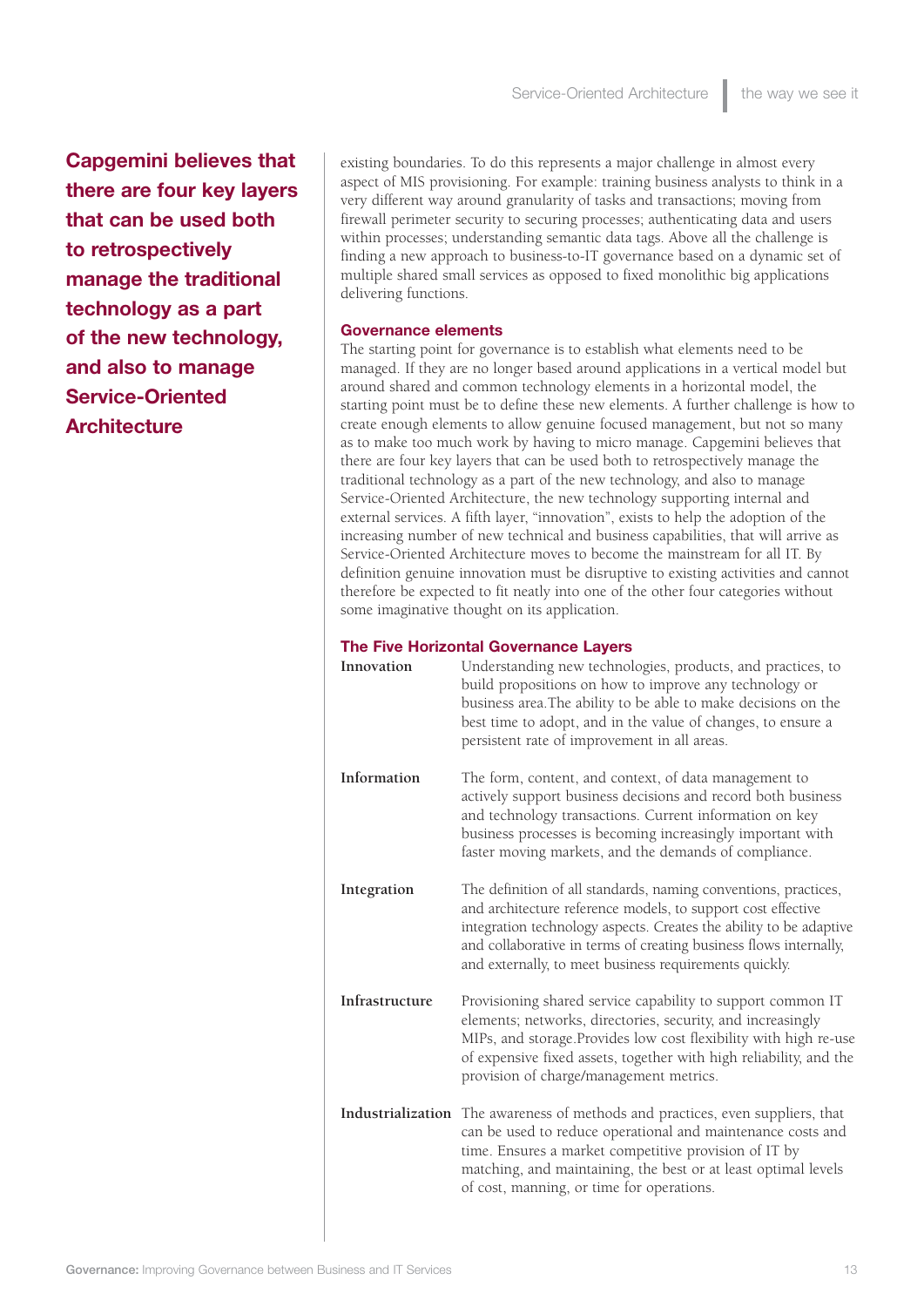**The de-coupling of technology areas supports specialization, re-use or even types of outsourcing by focusing on the service interfaces between the areas as opposed to having to define and micro-manage the specifications for each application or project**

This approach can be linked to the business defined goals for MIS to provide alignment. The matrix below shows this with the three most common requirements from the business for MIS: delivery of support for the demands of compliance; continued focus on cost containment/reduction; and delivery of competitive advantage through nominated projects. Capgemini refers to this as the 5i & 3c matrix, and it forms the first step in identifying the goals for MIS governance by setting out technology in terms of what they provide to the enterprise overall as opposed to an application-centric model that is based around how it is delivered.



Each of the 15 matrix boxes can now be used to move to the next level of detail by establishing both strategic and tactical requirements to cover both business, and IT needs. The level of detail is for individual enterprises to decide upon, but the framework can be used to establish who is in charge of each box, or layer; what the resources available to be managed are; or even what the overall issues to be considered might be. It's also possible to characterize technology vendors' products by using the boxes to see what individual products deliver against the goals. Appendix A contains examples of Capgemini templates.

The de-coupling of technology areas supports specialization, re-use or even types of outsourcing by focusing on the service interfaces between the areas as opposed to having to define and micro-manage the specifications for each application or project. This is clearly vital for the adoption of a Service-Oriented Architecture where a consistent set of standards must be developed. However it also allows existing IT to be accommodated by characterizing it in terms of its deliverables and interactions. This approach is entirely consistent with the direction of the ERP vendors themselves, as SAP introduce their "Enterprise Services Architecture" through "Netweaver", Oracle their "Fusion Architecture" delivered by the "Oracle Technologies" layer and so on.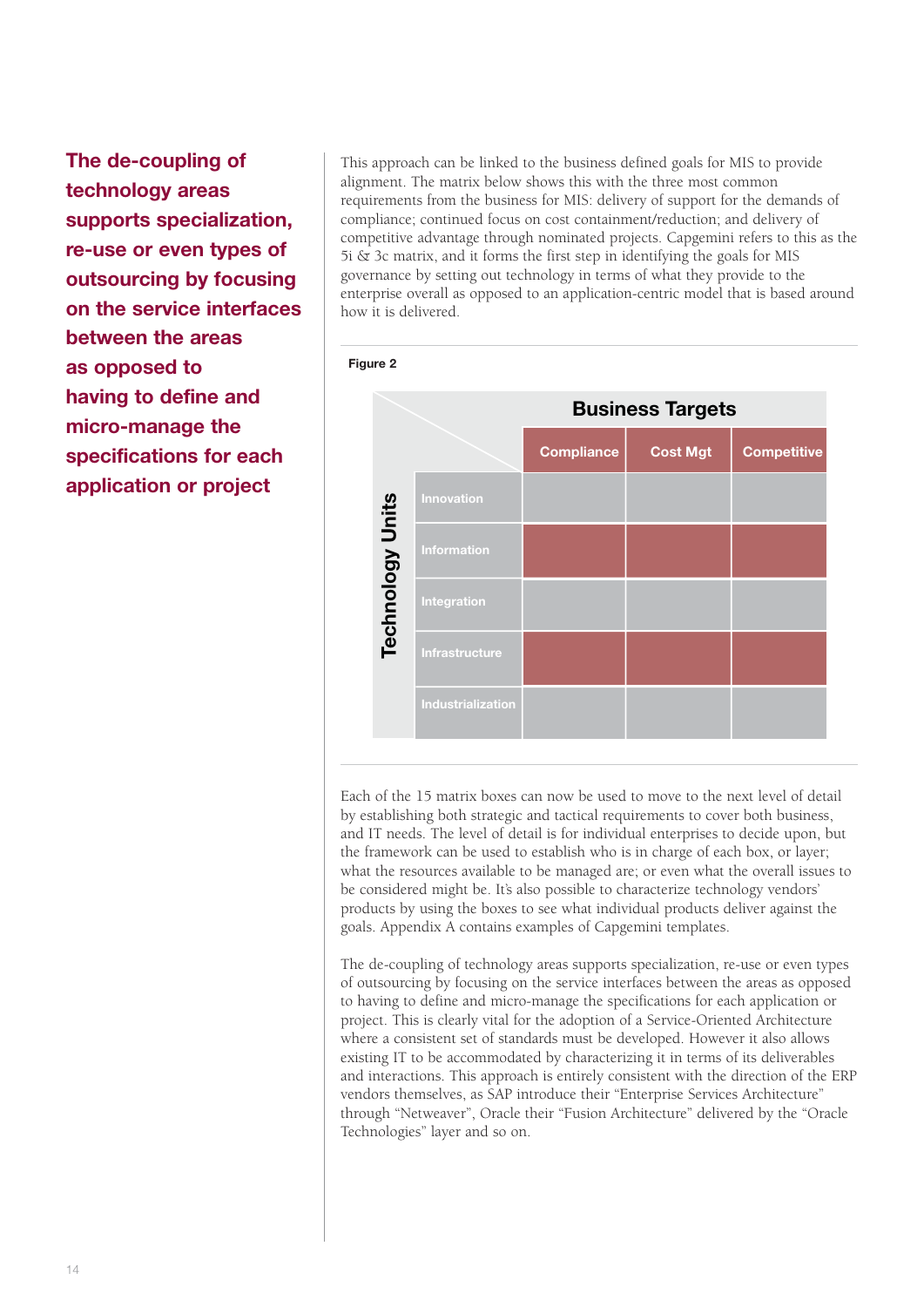## 6. Defining Responsibilities

**The decision-making element of governance—who makes what decision, when and based on what information—while not easy has been relatively straightforward in traditional application-centric IT.**

The clarity of an application relating to a departmental function makes the business owner easy to identify, whilst the responsibility for the technology element belonged to MIS. Actually it is more complicated in reality for a whole series of practical reasons, not least of which is the increasing amount of business driven requests for changes and the knock on impact of these changes across other integrated systems. Moving to deploying services is the answer in one sense. That's because these are if correctly implemented a single business and technology instance that is independent and does not affect any other system. They are also less expensive and quicker to build but additional smaller services will overload the existing business/MIS governance arrangements.

Operational measurements and goals have previously been associated with management-to-strategic goals, with the MIS department choosing its own tools and techniques for the operational management of the technologies. However, it all gets rather more complicated if business decisions and technology decisions have to become synonymous. Peter Weill, the principle of the MIT Sloan Business School explored this under the heading of "How top performers manage IT decision rights for superior results." The key finding from analyzing one hundred top performing enterprises was that there was always a clear structure that was well understood for determining who would take what decision around what issues. He defined the following as decision makers in the current governance models that he examined.

| <b>Group of People</b>      | <b>Characteristics</b>                                                                                                                              |  |
|-----------------------------|-----------------------------------------------------------------------------------------------------------------------------------------------------|--|
| <b>Business</b><br>Monarchy | Individuals, or group of senior business executives, up to<br>and including CxO level but not including IT senior<br>executives other than the CIO. |  |
| IT Monarchy                 | Individuals, or a group of senior IT executives,<br>including the CTO.                                                                              |  |
| Feudal                      | Business unit leaders, key function or process owners<br>and their delegates.                                                                       |  |
| Federal                     | A mixed team of business and IT senior executives<br>representing a democratic cross section of the enterprise<br>to balance decisions.             |  |
| IT Duopoly                  | IT senior executives working with only one business<br>function or department.                                                                      |  |
| Anarchy                     | Individual users, and/or IT staff making decisions to<br>suit their individual needs.                                                               |  |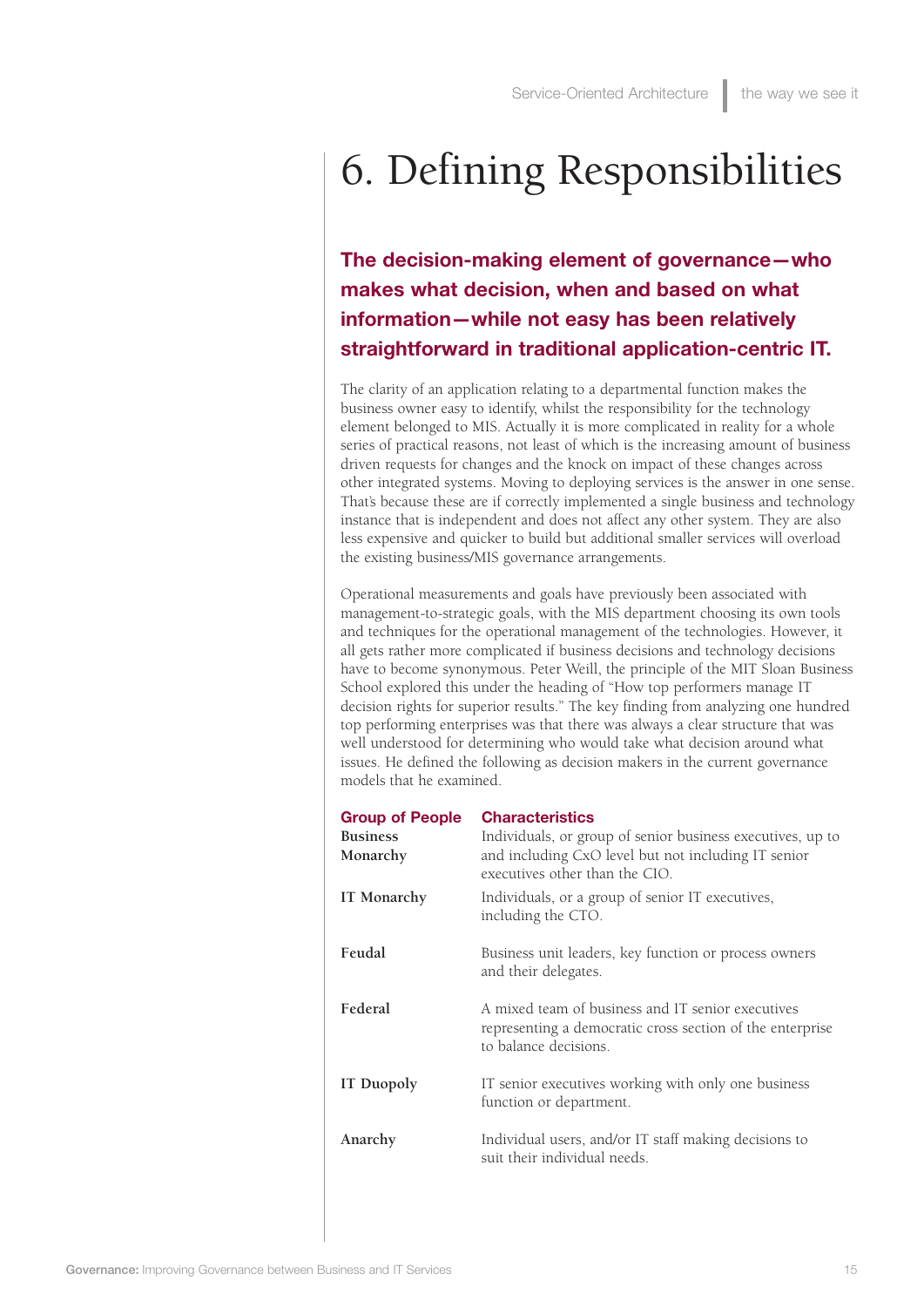

These roles are certainly adequate to start to working with so we can determine the "who" aspects, though in most cases there would need to be more detail right down to naming individuals within the roles. The challenge now is to define what types of decisions should be taken by which people and, in order to do this, who should be responsible for preparing the information on which the decision is made and how reporting back on the results in the following operational period should be handled. This is where the work in the previous section "Organizing Structures for MIS" should be used as defining the "what."

A new matrix can be constructed based on the example provided here, though each enterprise will have its own unique specifications to further clarify the roles within the community column. Even if the first version is more a working draft, this provides the basis for easy recognition by all of who to approach for which decision or to gain access to information on a topic.

Consider the previously constructed "5i by 3c" matrix for populating the horizontal headings on which decisions will have to be made. It groups together the business ownership decisions around the "c" axis. In the case of Competitive, this can be extended to a number of projects or functions. The "i" axis represents technology ownership; the intersections are deliverables that should be measured for individual performance metrics and accountability. The rows and columns are the basis for overall management of, say, compliance on the business axis and infrastructure on the technology axis to ensure cohesion. Individuals may be responsible for individual intersection where in this case storage would need to be provided. Cost may belong to the CFO or the CIO as an overall MIS budget with managers for each of the five technology groupings working to their individual budgets. Competitive is likely to be split into different business functions and can therefore be used to link the business function and the traditional delivering application as well. The application will have information, integration, infrastructure and industrialization elements individually. Increasingly, these will need to be shared.

#### **Who and what**

It is instructive to break down the "who" and "what" by using both an existing project and compliance case as the first examples. The project will have immediately recognizable values and working owners so it will quickly show the issues that need to be understood to cover the more abstract elements.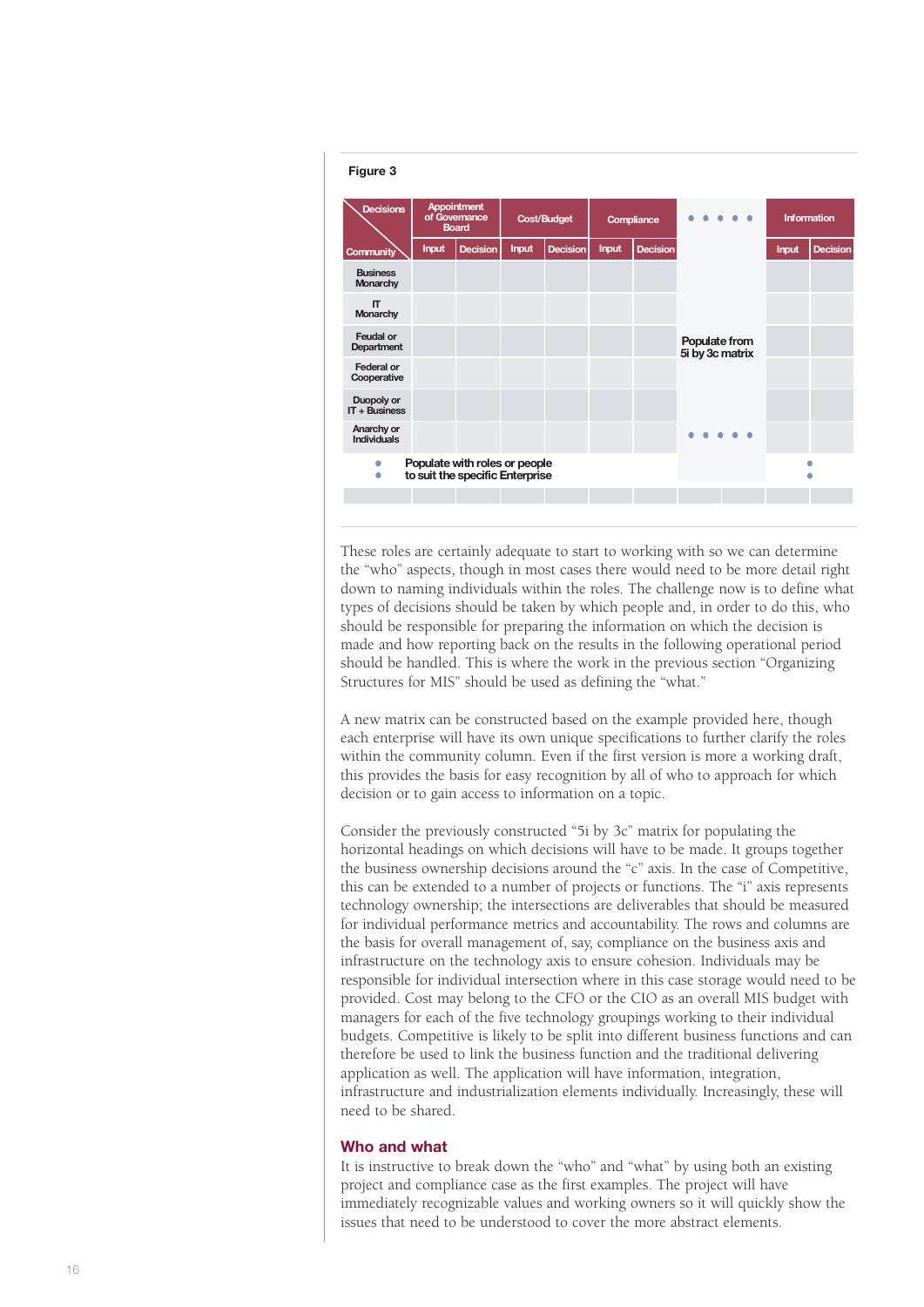Compliance is a good example of the new world as it is not an application. Indeed, it crosses all the regular functional boundaries quite deliberately as the requirement is to see comprehensive trading views of the enterprise to form a complete picture rather than individual data in application silos.

Compliance will almost certainly turn out to be one of the great drivers of change as it has to be handled differently from current practice. After all, that is the whole reason for its introduction! Trying to address compliance by tuning either a data warehouse or more probably a data mart might just be possible, though the complications of continually maintaining this through all the changes in applications are daunting. As described earlier, the requirement is caused by the introduction of new technology around the Internet and the Web and the answer comes from using the new technology correctly internally to provide services within a Service-Oriented Architecture. It must be solved by combining small services, each covering a compliance piece within a functional department, making the requirement for a different form of governance from an application clear.



Having constructed a framework to determine who makes what decision around the multitude of small operational matters, there is then the need to decide how to achieve overall coherent effectiveness and efficiency. This will need to cover the measurement and management aspects internally in a manner that links everything together. It will also have to cover the increasing external aspects of business and MIS activities. An example of what form this might take is illustrated in Figure 4, again coming from the work of Peter Weill of MIT Sloan Business School. The combination of "how to optimize" with "what to optimize" in management teams, together with responsibilities and goals, provides the method to link with the people in the teams.

External governance will be needed in cases where a project or an outsourcing agreement, or even a long term trading relationship, requires its own defined management to ensure that it contributes satisfactorily. The approach will have to be collaborative. That is to say, both partners will need to set out common goals and behaviors to ensure that their individual actions, even if apparently justified, are not against their overall mutual goals. Capgemini has pioneered this approach in the Collaborative Business Experience and details are included in the Appendix as an example.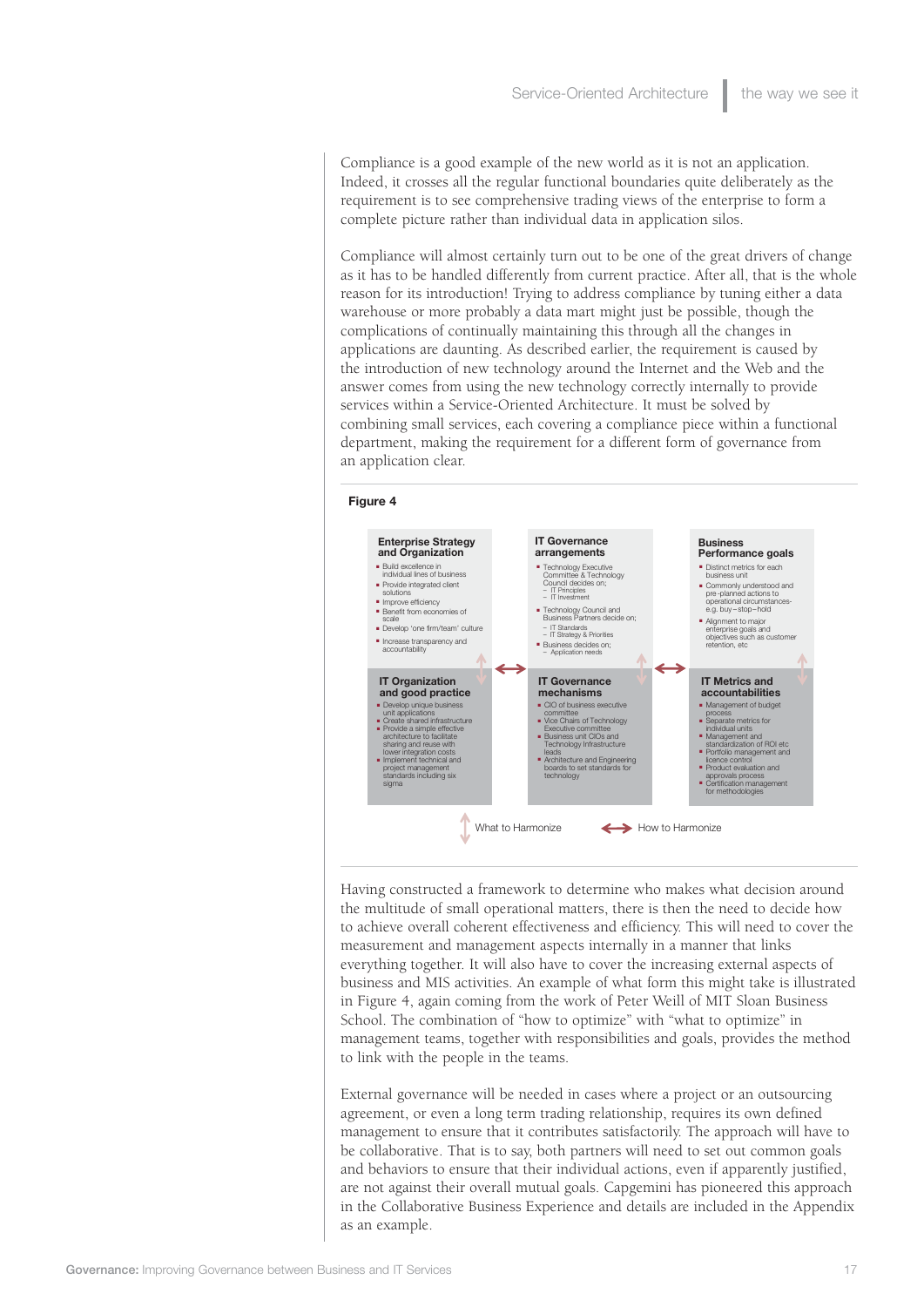### 7. Criteria for Decision Making

### **In an ideal world, all IT deployed by MIS would result in significant business differentiation.**

A more real world is perhaps one where it is capable of a significant return on investment. In fact, in many cases, IT services are operating in mature roles within the enterprise with the goal of nothing more than cost management of certain processes. The challenge of understanding the role that IT should play, or is playing in the enterprise, was launched by Nicholas Carr in the *Harvard Business Review* in May 2003 under the title "Does IT matter?" Understandably this controversial statement provoked much reaction!

#### **Effective investment?**

Nicholas Carr's argument was that if all enterprises are using the same packaged applications to support the same functions, differentiation cannot be possible. This makes the years of investments effectively into little more than a mutual arms race that nobody has won. There are two basic flaws to this point of view, and some would say many minor ones, too. Firstly, it treats all IT as the same whereas clearly an office suite for word processing is not aiming at the same business goals as a field service engineers' work management system. Secondly, it ignores the recent rise of the new technology wave of non application-centric services introduced through the Internet and Web. Considering what the Internet and the Web has already done to transform all aspects of business and private life, it seems remarkable to leave this out of the reckoning. Overall, the argument was on a par with asking "Does entertainment matter?" suggesting that reduced figures for some aspects such as books or theater meant other forms cannot be working either.

Actually, this association has parallels given that the impact of electronic entertainment using low cost technology with broadband, Internet, and the Web, together with PCs, cell phones, iPods, etc, has totally revolutionized entertainment. There are now markets for the supply of music, videos, even cell phone ring tones that never existed before. There are therefore new markets within which Enterprises can seize the initiative and lead. The rise of Web-based services using Service-Oriented Architecture is set to do the same for business as it focuses on the edge of the enterprise, and around doing business with the market place.

So differentiation, meaning a unique application of business and technology to create a competitive advantage, is certainly one aspect of deciding on the value of IT. There are the cost reduction aspects to consider as well. Clearly a "one size fits all" set of metrics is not going to work. In real life the use of the ubiquitous ROI, or Return On Investment, calculation is viewed with increasing suspicion that it will not accurately measure the returned value on a particular investment. It is worth considering why this is. In part, it's certainly down to the variety of uses to which IT is put, with the resulting difficulties in measurement.

A further part is the difficulty in maintaining a "pure" project, as every part of everything in the MIS environment seems to have increasing interdependencies that can impact the original cost/time estimates during the implementation phase. These interdependencies will also probably result in unplanned changes with further costs during the operation phase.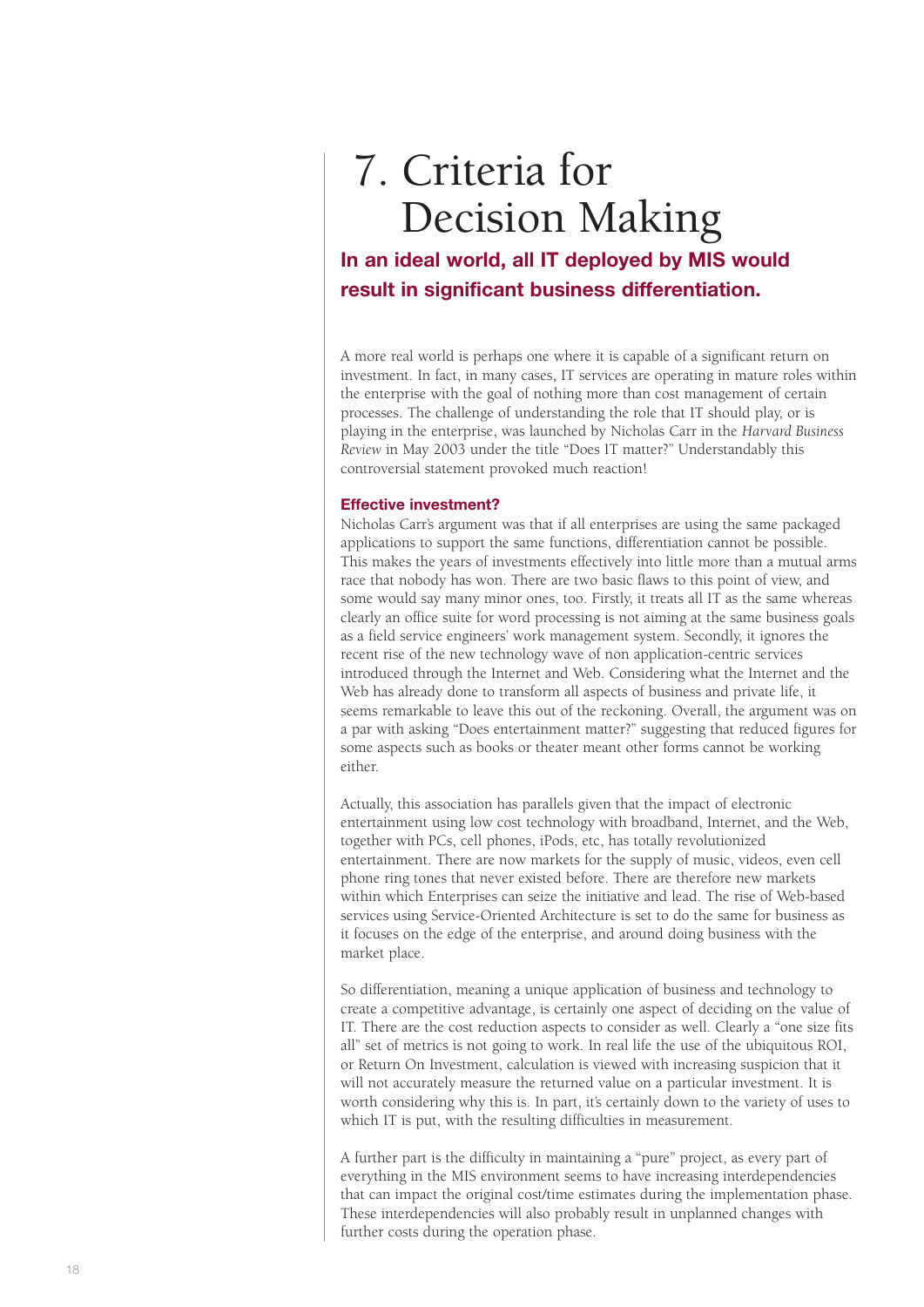Incidentally, these are all very good arguments for the rapid adoption of Service-Oriented Architecture and services with their clear cut defined scopes and in-built "any to any" inter-operablity.

#### **Applying core values**

Capgemini has developed the framework illustrated in Figure 5 as part of its work on governance. The intention is to assist in making decisions by establishing the core values that apply to each decision and to make possible use with the other frameworks. The framework is based on a magic quadrant that defines four potential areas. In most cases it easy to make a clear cut decision that places a project in one or other quadrants. For each quadrant an enterprise can develop its own set of metrics, and possibly a different management board to review new projects or check on operational metrics for those already in place. The approach generates expertise creation in each area as well as facilitating benchmarking with external information to reset any targets.

It is perfectly possible to have a bigger and more encompassing program covering more than one quadrant, involving different aspects of the enterprise and its activities in high level goals. The program will be delivered or implemented via a series of individual projects. Experience has shown that if an individual project cannot be defined into one of the four quadrants and overlaps into two or more quadrants then it will prove to be a problem as its goals and management are not clear-cut and distinct enough for success. There is a similar aspect to using the framework for the management definition of existing systems, and services, whereby clear single quadrant definitions provide strong management metrics.

The axes for the grid require some further explanation. The vertical axis is marked Business Importance, a term that at first sight would suggest that all IT should be striving to move from low to high. In fact, it is a check on whether the principle drivers for the project or service in question are genuinely business ones, in order to clarify who is best suited to make the decision. As an example, a business manager in sales is unlikely to be the right person to make a decision on storage technology, but he/she is the right person to make a decision on developing a set of services for sales force automation. The horizontal axis asks the question, to what extent is the enterprise's business changed by this activity? It therefore determines the extent to which an enterprise is making a strategic question about the way it does business. A high business importance with a high business change might be entering a different market, whereas a high business importance with a low business change is most likely to be a strategic question to outsource.

#### **Internal vs. External**

What is particularly interesting is that it is possible to see the horizontal axes also as a measure of the extent to which the change is internally driven (low business importance) or externally driven (high business value). Activities to the left hand side are probably "business as usual," and it's the activities to the right hand side around doing new things in new ways using new technology that are the real forces to both create differentiation and require a new approach to governance. Change that has external characteristics also means that the rules for success, both business and technology, are more complex than internal change. Factors from business requirements to technology standards are under the enterprise's direct control. Whilst there are some clear generic definitions for each quadrant, individual enterprises will wish to build their own detailed specifics that will relate to the information created in the other governance frameworks and provide the detailed elements from which clear, consistent, decisions can be made.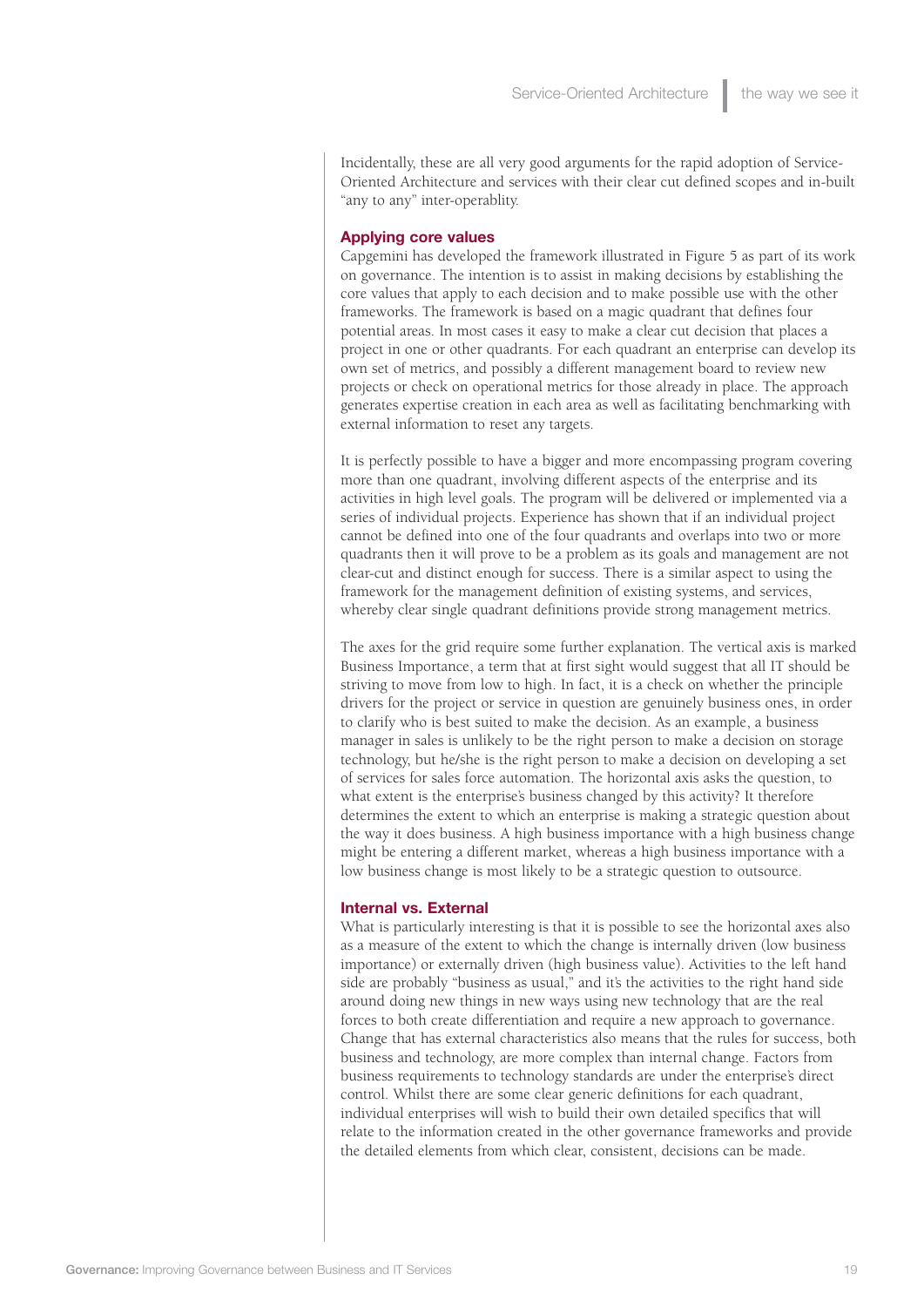

Since 9/11 MIS activities have been focused on the bottom left quadrant around cost management, or more correctly cost containment. Some have moved to the bottom right thus continuing the focus on cost benefit. Compliance moves activities to the top left as a business requirement to maintain position by meeting legal and auditing requirements. Can compliance be defined as business advantage? If more accurate and up to date data on actual business trading with the market can be used for Business Intelligence then the answer is a clear yes, but compliance also means redefining trading processes and so provides the real opportunity to redesign the processes to take advantage of the new wave of technology with its external effectiveness.

Using the framework for ongoing governance means determining if there is a benefit in moving individual new projects, or existing systems and services, from one quadrant to another in order to better define the value they can provide. There is a natural maturity movement from the top right "Innovation/Lead" quadrant anti clockwise round to the bottom right "Reduce Exposure" quadrant. This adjusts the governance goals for the changing value provided by the maturing and commoditizing capability. However there are other strategies that can be used for benefit, too.

The business advantage driven layer should question if capabilities in the top left "Maintain Position" can be made to deliver more value by moving the goals to the right. Similarly, work in the bottom left "Cost Manage" might provide increased value by more ambitious business created goals. The boldest strategy with the biggest payoff is to link the top right and bottom right in a transformational outsource where by the resources and money are freed from maintaining the status quo systems to bring new innovation back into the enterprise in terms of its market competitiveness.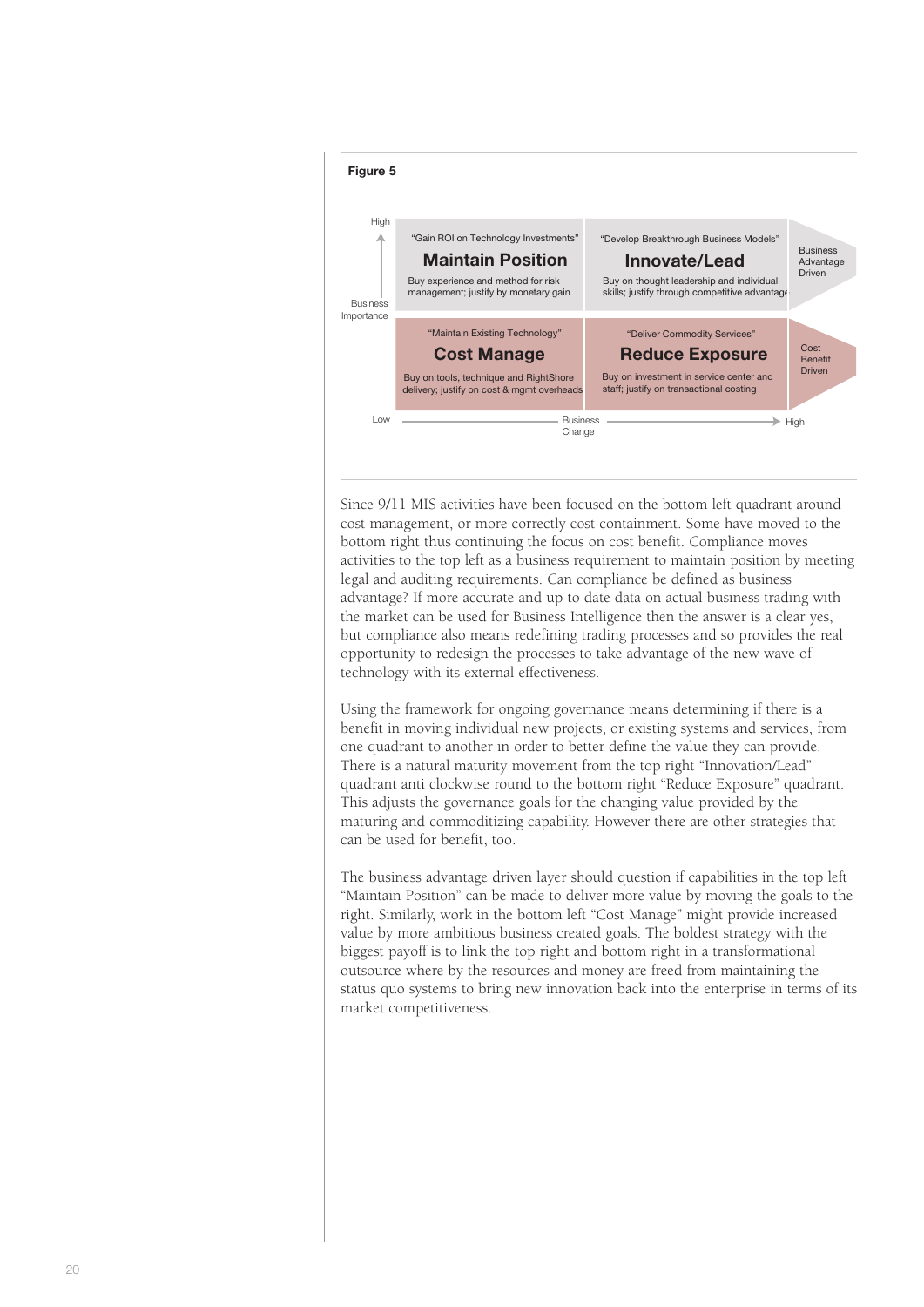### 8. Summary: Technology Direction and Governance

**The impact of the new wave of technologies may be the driver for a new approach to governance, but a summary of what the technology aspects of this change may bring in the form of a roadmap may help complete the picture.**

A full explanation of the change is provided in the Capgemini white paper, *From Big (Applications) to Small (Shared Services)*. This charts the moves based initially on the common networked infrastructure for cost savings, but moving to build over this a very different business capability delivery model around services, as opposed to applications, using Service-Oriented Architecture. The following diagram lays this out visually as a broadening delta of change across the enterprise as time progresses. The text comments on the changes in respect of the "5i" headings of Infrastructure, Integration, Information, Industrialization and Innovation.



#### **Infrastructure**

The initial stages of rationalizing server platforms were driven by sheer cost pressure of the last few years but have played their part by introducing new technologies and increasing awareness and building a base for further new technology upgrades. Linux has played its part here by introducing awareness of Open Source licensing as a cost reduction measure, but then so have increasingly sophisticated offerings from the major hardware vendors such as IBM, HP and Sun. These provide virtualization of capacity to achieve cost reductions by optimizing use of all server resources horizontally rather than the previous application-centric vertical architecture. This direction for hardware is continuing and accelerating towards the inclusion of other resources, with storage as the next big wave.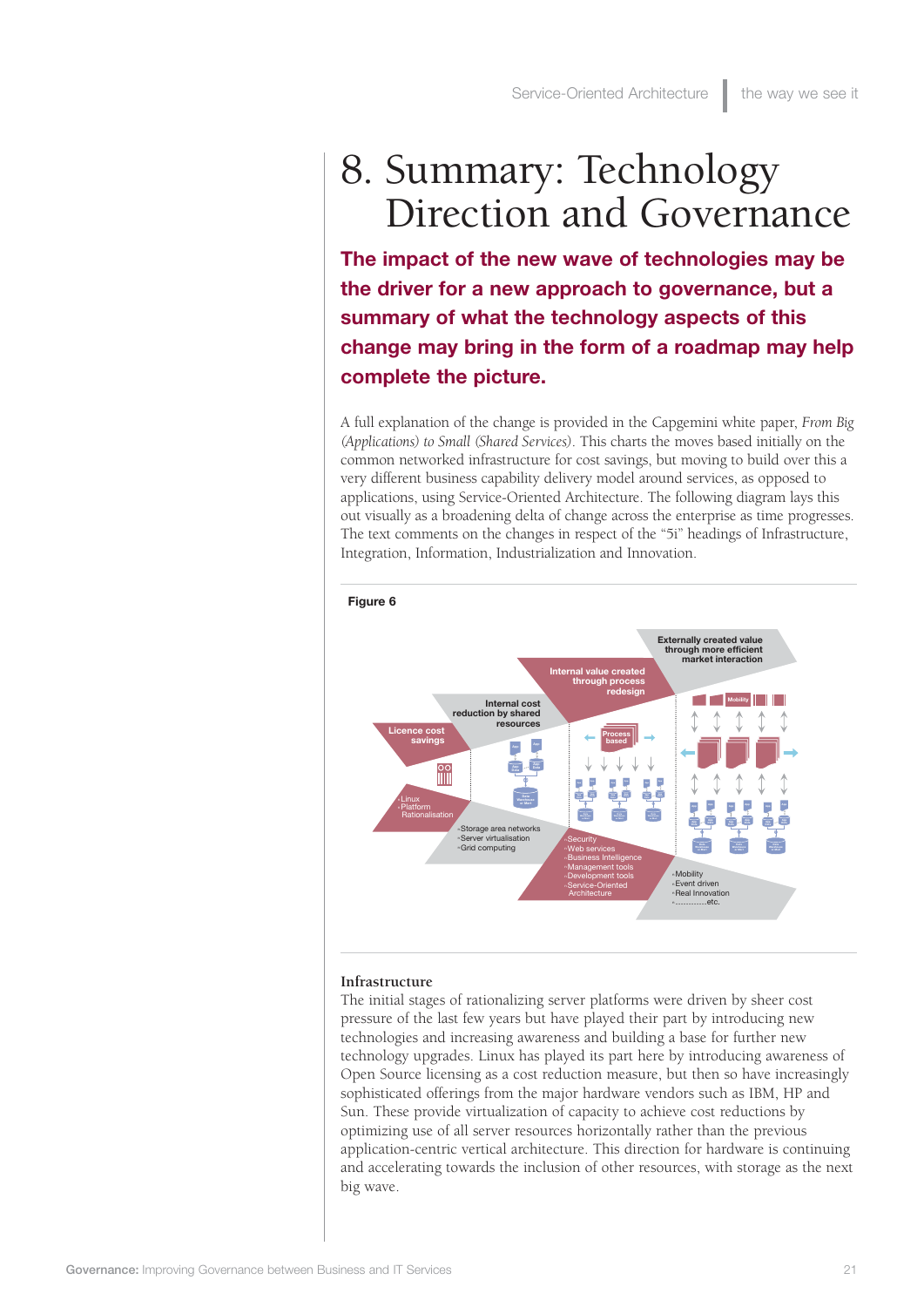**The case for the use of SOA to deliver services has strong business and technical foundations around flexibility and cost, but in the integration layer will require strong and active management to create new methods**

#### **Object based storage**

Storage providers have over the past few years moved from an emphasis on hardware to focusing on the software that can enable "any to any" combinations of applications/servers/storage to be supported driven by operational needs. Overlaying this has been added what one vender, EMC, called "Content Addressed Storage." It's a good name as it defines its capability. Other vendors use different names: for example, HP calls its version RSSI. The overall generic name is "Object Based Storage." The importance of this can be seen by its almost mandatory use in any major well designed compliance solution where the ability to access data by content definition rather than application definition is necessary. The same ability is required for services and forms an important part of a Service-Oriented Architecture.

Similar changes are taking place across all so called common technologies that are generic to most if not all requirements, with the long term view of creating true grid computing. The definition of what is meant by the term "grid" is not precise, but it is broadly the capability for overlaying onto the Internet a common infrastructure that allows end to end shared services, supported and run whenever and wherever needed across any number of enterprises. The importance of understanding how the development of improvements in infrastructure need to be aligned to the over provision of enterprise supporting IT through MIS is considerable. The goal is to avoid treatment as a separate, or series of separate unrelated changes for technology or cost reasons.

#### **Integration**

It's a similar story with the changes in Integration technology as it moves from project driven use of Enterprise Application Integration (EAI) towards Service-Oriented Architecture (SOA) and the introduction of a new generation of Enterprise Services Bus (ESB) products. The simple way to explain the difference between SOA and its predecessor technologies of ERP and EAI is to examine the use of data in each technique. In both ERP and EAI the data is the basis for integration between monolithic functional applications. Data is "structured," i.e. all aspects are defined by the enterprise to ensure that they are understandable. In contrast, in SOA, and services the data is "unstructured". It is available to be interchanged between external enterprises as and when needed by their business interactions. Most importantly, it carries its own description so that any service can use it.

Actually, the self describing structure of data in SOA has many internal advantages in large Enterprises as it allows different divisions and operating units to interchange data too, without having to do all the work associated with traditional integration. However it makes very different demands on governance. As a general rule, SOA and services work best if they are a) broken down to the lowest possible level of granularity that can be associated with a recognizable business task; and b) contain no data of their own, working by consuming and creating data that can be used by any service when needed. SOA authorities argue that the true difference between a service and an application is in relationship to data models, not as some would suppose in the use of new protocols such as SOAP to write in a different way.

So, the case for the use of SOA to deliver services has strong business and technical foundations around flexibility and cost, but in the integration layer will require strong and active management to create new methods. There will also need to be a stronger appreciation of external conditions around how to create services and data architecturally in order to benefit not only internally, but also to support business requirements for external market based interactions with other enterprises. Added to this is the granularity issue that breaks down vertical monolithic functions into horizontal common granular tasks that can be orchestrated to form "end to end" processes of great effectiveness.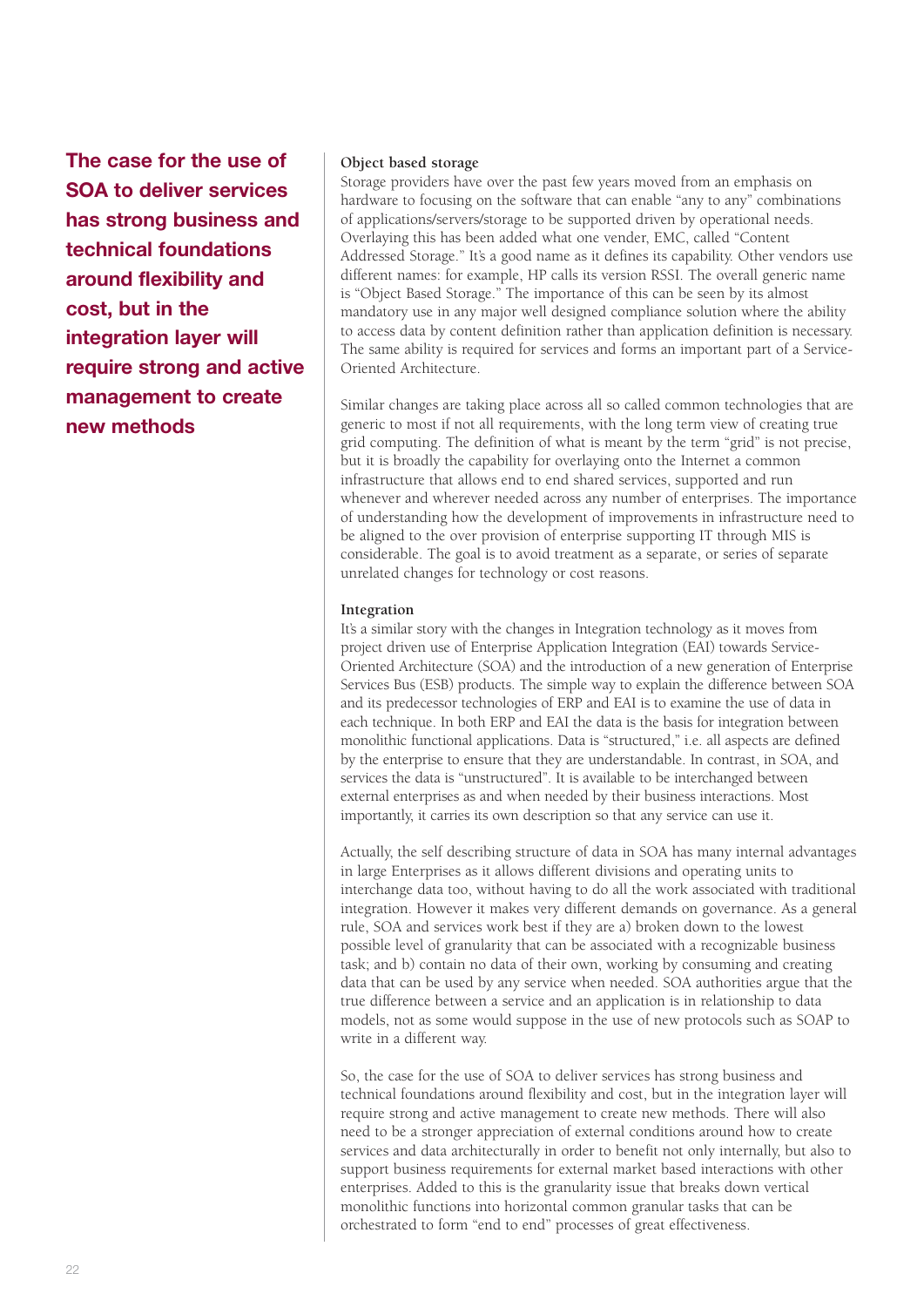It is vital to appreciate the role that architecture as a formal technology method plays in making this possible, and to understand the firm link with the tools and methods under the heading of "industrialization."

#### **Information**

The choice of the word "Information" as opposed to "data" is deliberate and reflects the change from IT application-centric data recording transactional history to an altogether different model. The Web itself reflects this. It was designed to provide information for people, and various forms of searching have been developed that allow increasing sophisticated questions to be answered on the basis of what is currently the best answer. On the other hand, knowledge management tools use information in a different way, guiding even the unsure towards a defined and consistent answer. Both techniques have immense value. They open up very different approaches to Business Intelligence, when compared with traditional data mining of past history to look for patterns that may be applicable today.

Web services, as they were initially called, are designed to allow machines (any computer) to benefit from the same approach to using information. The entire approach to all aspects of this topic is correctly called "The Semantic Web," semantics being the term for conveying the kind of complex context that a human mind automatically provides by additions to the data description. There is a series of new extensions coming into use that provide this capability. Taken with the separation of information based data from services in the integration layer, this represents a different technology approach to data management when compared with traditional IT.

Again it's the framework of Service-Oriented Architecture that ties everything together but in the information layer the business benefits are often clearer, particularly when focusing on compliance and Business Intelligence. The design of information and its use is just starting, and offers as much or more opportunity for competitive differentiation as the design of processes. Also, as the Web first showed, it maximizes its value from cohesive entirety. The technology management of this is one of the challenges. The governance of who manages and uses what information for what purpose in an ever changing manner contains far more challenges, but starting with compliance will need to be faced immediately.

#### **Industrialization**

This is a term used to define the selection of tools and techniques that can deliver and maintain IT solutions at industrial strength and costs. The rise in various forms of standardization has changed the role of tools, ranging from financial and business transactions such as "book to bill" or "order to invoice," through to technology standards that ensure inter-operability across the market. As the goal for many products becomes the extent to which they are standards compliant, the extent of the actual differentiation of the product in terms of unique features becomes less. Application servers are a particularly good example of this. Instead, differentiation is becoming the ease of implementation and change management through the dedicated toolset that supports the product. Hence the recent changes that have seen Microsoft break its long time relationship with Rational and the introduction of its own tools. This change has seen even smaller players such as BEA introducing sophisticated tools to achieve the necessary competitive differentiation.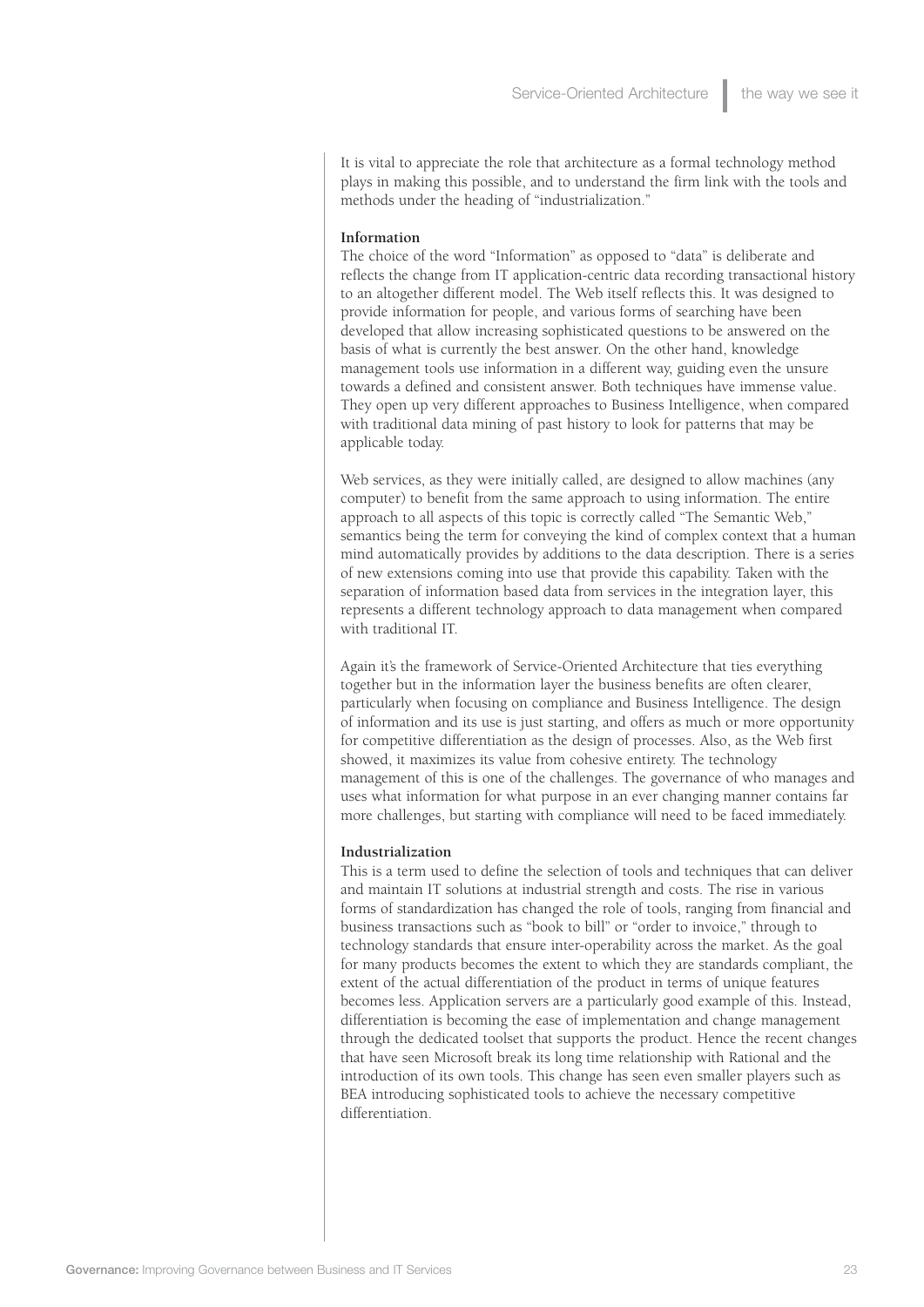It is arguable that in the next few years, given the current rate of progress in this area of technology, the choice of development tools will be more based on their capacity to achieve industrialization of delivery and ongoing operational management of change, rather than focusing on an actual product. Indeed, it may be that the shift to using Open Source as the basis for License models (payment for maintenance of the code, not for the use of the code as in the traditional license model) will continue to see more and more commercial code being made available (this does not necessarily mean the use of Linux as the operating system). In this case, tool choices will become even more critical. An additional dimension starting to emerge is external collaborative developments where a group, or even an industry sector, chooses to jointly implement a standardized common process. Open Source projects have shown the way to achieve this. They use external sites on a pay as you use basis. This means a new generation of tools designed for multi-site working using a very different approach to governance.

The requirement to manage centrally the use, and deployment of a product portfolio, with alignment to a toolset portfolio is steadily increasing. With it comes a case for more control of licenses too. A lot of money could be saved by strong management in this area. Equally, it could be lost. However, it will take a determined effort to control project developers who are used to making individual choices almost by personal choice and experience versus the enterprise and MIS benefits of defined directions for development tools and developer training. Choosing well known, widely used, development tools with a strong architectural model also allows onshore and offshore development to be considered as an option.

#### **Innovation**

Every ten to fifteen years there has been a distinctive shift in the technologies that are currently grouped together under the heading of IT. The first move was from the enterprise data centre number cruncher to more flexible programmable mainframes. Then came department computing with application centric mini computers and finally the last technology wave driven by a mixture of PCs and networks brought information technology to the desktop. The Internet has extended the internal network to such a degree that it is possible to say that any enterprise, computer, sensing device, and therefore even person, can now be assumed to be connected. Web technologies mean they can be communicated with. The networked PC can be said to have changed working patterns. As Web services, or simply services as they are increasingly described, become widespread then whole new working patterns will emerge.

Networked PCs led to "matrix" organizational structures, to business process reorganization and even to enterprise resource planning. So what will the adoption of Service-Oriented Architecture in organizing the structure of resources and the orchestration of services to optimize the delivery of an appropriate process bring? The simple answer is that nobody knows for sure. There is no doubt that it will lead to true innovation in both business and technology. There are enough examples already to prove this! It is interesting that the best known all seem to provide a level of external integration between buyers and suppliers that has been impossible with past technology.

Innovation is, by definition, disruptive change. This means the change and the benefit have to be identified positively by a person or persons that have no stake in preserving the current status. People managing the existing layers, even in the new form of the other four "i" layers, will be tasked with optimization of the current situations. Innovation must have a separate home that will analyze all inputs regardless of how they fit to the current and put forward to the governance board new original propositions for disruptive change that have strong business cases attached.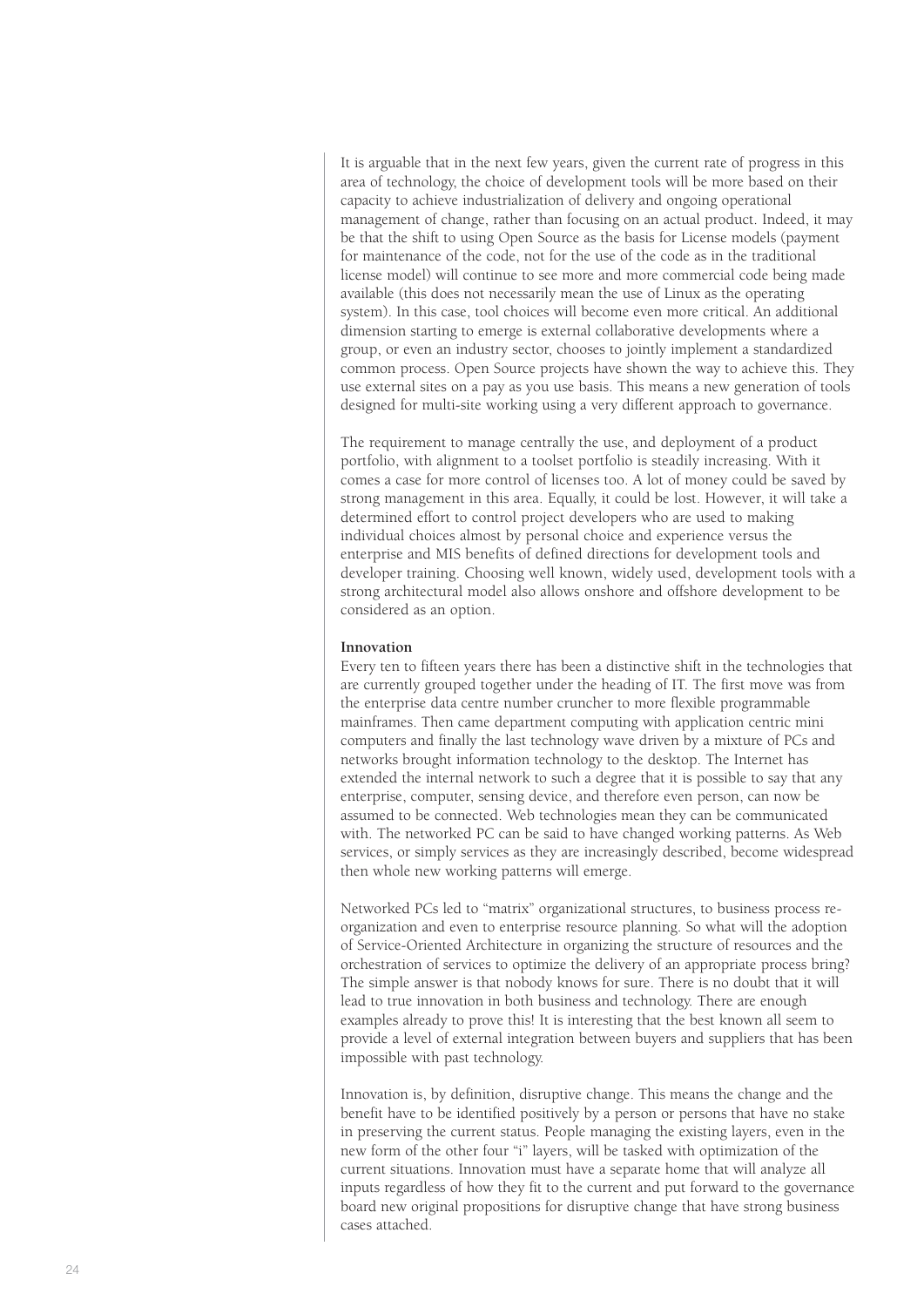#### **Governance**

With the technology changes and new business uses come new challenges for governance, often already considered the weakest link in existing supply of IT to the enterprise by MIS. Much effort has already been put into defining the overall objectives that should provide high level guidance and form expectations, with the IT Governance Institute defining four principles. These four principles were developed by consultation with their 7,000 members and were in response to the changing conditions following 9/11. Interestingly, even at a time when cost management was the single most important requirement, stress was still laid more evenly across the needs to develop competitive and innovative capabilities.

- 1. IT is aligned with the business strategy, or in other words, IT delivers the functionality, and services, in line with the organization's needs so the organization can do what it wants to do.
- 2. IT, and new technologies, enables the organization to do new things never possible before.
- 3. IT related services, and functionality, are delivered at the maximum economical value, or in the most efficient manner. In other words, resources are used responsibly.
- 4. All risks relating to IT are known, and managed, and IT resources are secured.

These four principles place the emphasis on IT as a force for innovation, and change, with more flexibility in how to manage its delivery than the assumption of a single application-centric model. A summary of what the Institute says would be a model that reflects not only a move to Service-Oriented Architecture delivering services, but also the shift to using more external capabilities such as outsourcing, offshoring, business process outsourcing, applications management and others. All of these new capabilities are much more likely to be provided externally, and perhaps internally, by transactional charging than via financing by capital purchase as in the past.

The shift from big single function monolithic applications, to small shared services orchestrated by Service-Oriented Architecture is under way. With it comes an optimum process for each requirement that supports a more dynamic business model able to cope with frequent changes. There is an opportunity to use transactional charging where appropriate to continue to drive down costs in certain mature business activities, as well as restoring business differentiation through market driven activities in other areas. Overall, the shift does much to answer the four key requirements that business and MIS should be focused around. Even so, pro-active management action is needed to create a design and build the necessary governance model for success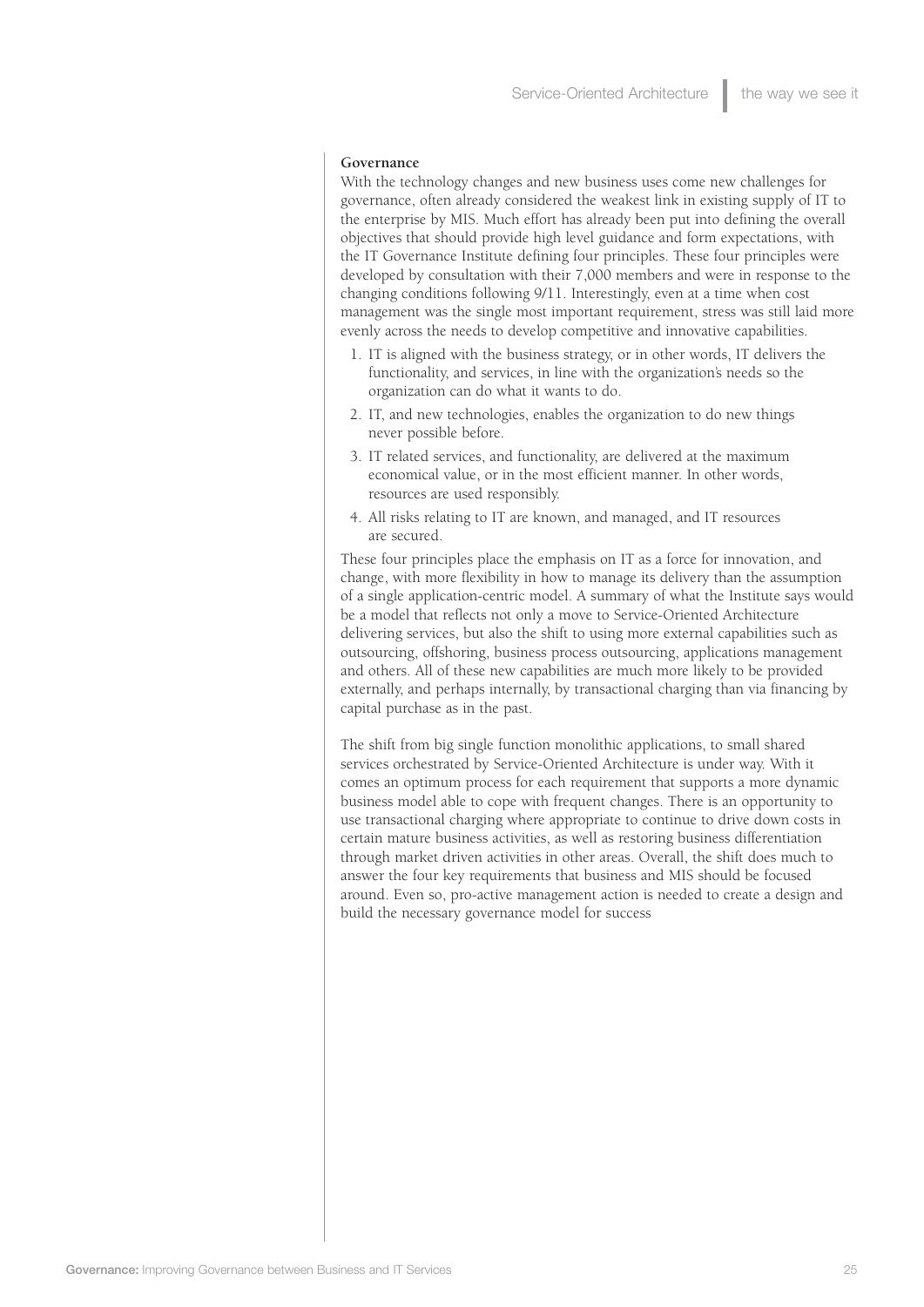# Appendix

#### **5i by 3c Matrix: A view of possible technology trends and impacts**

| Core              | Compliance                                                                                                                                                                                                                                                                                                                                                                                                                                                                                                                                                                                                                                                                                                                           | <b>Cost Management</b>                                                                                                                                                                                                                                                                                                                                                                                                                                                                                                                                                                                                                                                                                                                                    | Competitive                                                                                                                                                                                                                                                                                                                                                                                                                                                                 |
|-------------------|--------------------------------------------------------------------------------------------------------------------------------------------------------------------------------------------------------------------------------------------------------------------------------------------------------------------------------------------------------------------------------------------------------------------------------------------------------------------------------------------------------------------------------------------------------------------------------------------------------------------------------------------------------------------------------------------------------------------------------------|-----------------------------------------------------------------------------------------------------------------------------------------------------------------------------------------------------------------------------------------------------------------------------------------------------------------------------------------------------------------------------------------------------------------------------------------------------------------------------------------------------------------------------------------------------------------------------------------------------------------------------------------------------------------------------------------------------------------------------------------------------------|-----------------------------------------------------------------------------------------------------------------------------------------------------------------------------------------------------------------------------------------------------------------------------------------------------------------------------------------------------------------------------------------------------------------------------------------------------------------------------|
| Information       | Increasing use of Data Warehouse/Business<br>Intelligence/Data Integration technologies to<br>respond to the reporting requirements of regulation<br>. Trend for real-time, event-driven data (structured<br>and unstructured) enables compliance infractions<br>to be spotted & managed as they happen.<br>DW/BI/Content management/enterprise search<br>will contribute to this trend.<br>. No longer own all the data you need, creating<br>an exposure-Organic Business again. Multiple<br>companies own the data.                                                                                                                                                                                                               | • Master data enables companies to take a single<br>view of their customers/products, removing<br>duplication & cost associated with storage,<br>maintenance and synchronization errors.<br>Availability of near-time data allows quick<br>improvements in process (e.g. Wal-Mart data into<br><b>P&amp;G)</b>                                                                                                                                                                                                                                                                                                                                                                                                                                            | • Demand forecasting<br>• Real-time structured and unstructured data used as<br>soon as it is created or changed to drive decisions<br>E.g. Medical imaging, CPG industry.<br>Scenario Design improving customer interactions                                                                                                                                                                                                                                               |
| Integration       | • Crafting compliance as part of the SOA<br>layer-building controls into the layer. Also risk<br>management at SOA layer, for example Basel II.                                                                                                                                                                                                                                                                                                                                                                                                                                                                                                                                                                                      | • Platform rationalization around App server<br>platforms<br>• Application rationalization in process<br>• Improving Integration Competency Center<br>(enterprise data models, pivot formats, application<br>and interfaces cartography<br>■ Performance measurement as an alternative first<br>step to BP improvements                                                                                                                                                                                                                                                                                                                                                                                                                                   | Information workplace (IW) incorporate role based<br>information from business systems, apps and<br>processes. Delivering voice, documents, BI, real<br>time analytics.                                                                                                                                                                                                                                                                                                     |
| Infrastructure    | - Organic IT-automation eases compliance burden<br>but more flexibility will create demand for logging<br>Software<br>- Process Methodologies-Frameworks like COSO,<br>ITa frameworks COBIT, IT frameworks COBIT, ITIL<br>and ISO 17799IL and ISO 17799<br>• Governance and Structure of compliance programs<br>• Compliance and Risk management tools Axentis,<br>Openpage, Paisley, Compliance 360                                                                                                                                                                                                                                                                                                                                 | Organic IT reduces cost by up to 50%<br>Uritual servers, VMotion technology moving<br>running server to new host<br>Data Center automation software for provisioning,<br>patching and reconfiguring servers<br>Uritualized network services (soft wiring,<br>virtual services, programmable interfaces)<br>• Open source<br>• Offshoring<br><b>Shared Services provides mechanism for</b><br>standardization, the driver behind simplification<br>and rationalization of infrastructure                                                                                                                                                                                                                                                                   | · Data Storage-Data storage opportunities at the<br>edge of the network<br>Digital Business Architecture-extension of<br>enterprise architecture/SOA.                                                                                                                                                                                                                                                                                                                       |
| Industrialization | . Data Center automation will help to track<br>compliance issues but increased flexibility may add<br>complexity. ILM will be key.<br>· Process methodologies-Factory to ensure<br>consistent delivery<br>· Frameworks like COSO, IT frameworks COBIT, ITIL<br>and ISO 17799<br>• Governance & Structure of compliance programs<br>• Compliance & Risk management tools Axentis,<br>Openpage, Paisley, Compliance 360<br>• Centralized control of processes, and increasing<br>process consistency-role of the CPO. E.g. Mitsui<br>chemicals trying SOX across 800 Bus-so give CIO<br>control of all IT budgets and sort into 13 sectors<br>As business fragment, increased risk, e.g. SOX<br>compliance with partners with partners | Organic IT produces cost reduction up to 50%.<br>Key technologies:<br>. Web services & SOA<br>Server virtualization VMware for Intel servers, Intel<br>Vanderpool and AMD Pacifica for hardware support<br>■ DC automation software<br><b>Emerging storage virtualization with Information</b><br>Life Cycle<br>• Management (ILM) beginning to standardize<br>virtualization of network based resources: load<br>balancers, SSL accelerators Sun N2000, Inkra<br><b>Networks</b><br>Offshoring/BPO models<br>Deployment of common business processes across<br>functions and geographies, allowing demand/<br>supply management globally rather than locally and<br>reducing implementation costs<br>. Right-Channeling to reduce customer service costs | • Organic IT produces opportunities for<br>revenue growth.<br>• All technologies listed for cost management have<br>potential but key will be web services & SOA.<br>• Organic Business/Digital Business.<br>Centralization also leads companies to<br>create flexibility and adaptability<br>Improved management focus on competitive<br>factors through BPO of non-core activities<br>. Right-Channeling to improve customer experience<br>• Transformational Outsourcing |
| Innovation        | • Decision making based on real time structured<br>and unstructured data                                                                                                                                                                                                                                                                                                                                                                                                                                                                                                                                                                                                                                                             | • IT 'necessary evil' only 22% of CEO see IT as<br>source of innovation<br>Symbiotic loyalty-building consumer trust through<br>emotive connections, actively cultivating<br>endorsements, and minimizing costs by knowing<br>when, what, and where to invest in loyalty                                                                                                                                                                                                                                                                                                                                                                                                                                                                                  | • Innovation networks<br>Adaptive Trading Networks (ATNs) Adaptive Trading<br>Networks (ATNs)-Firms anchor their supply chains<br>in interconnected global trading ecosystem with<br>assistance from global trade orchestrators<br>(GTOs)-optimize trade flows across multiple<br>supply networks.<br>• Consumer-focused innovation-consumers play an<br>active role in process redesign, product<br>development strategies, and new channel<br>development.                |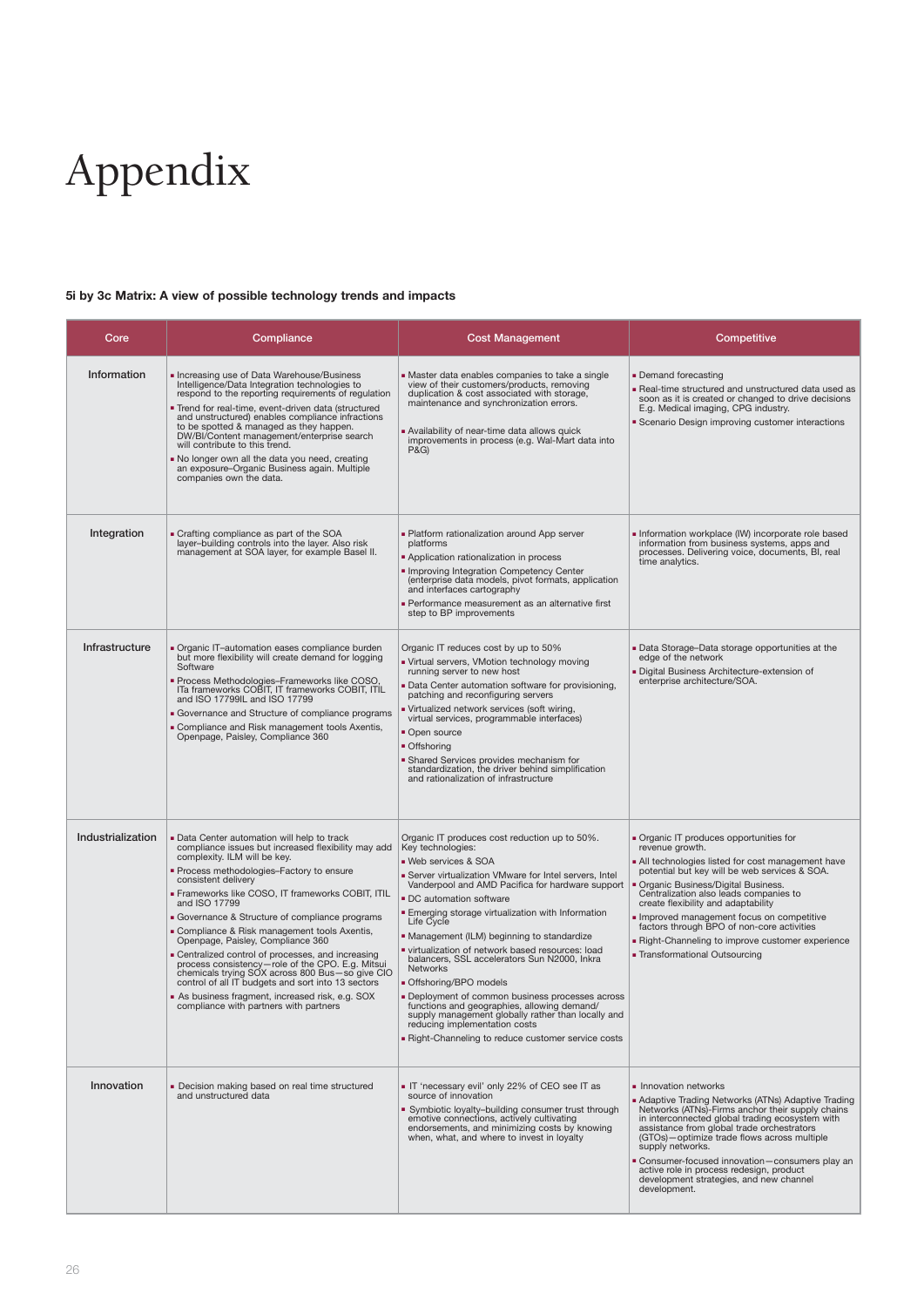#### **5i by 3c Matrix: Example of Technology Vendor Products**

| <b>Technology Area</b> | <b>Definition</b>                                                                                                                                                 | Value                                                                                                                                                                  |
|------------------------|-------------------------------------------------------------------------------------------------------------------------------------------------------------------|------------------------------------------------------------------------------------------------------------------------------------------------------------------------|
| Innovation             | Understanding new technologies, products, and practices,<br>to build propositions on how to improve any technology or business<br>area                            | The ability to be able to make decisions on the best time<br>to adopt, and in the value of changes, to ensure a persistent rate of<br>improvement in all areas         |
| Information            | The form, content, and context, of data management to actively<br>support business decisions and record both<br>business and technology transactions              | Current information on key business processes is becoming<br>increasingly important with faster moving markets, and the demands<br>of compliance                       |
| Integration            | The definition of all standards, naming conventions,<br>practices, and architecture reference models, to support<br>cost effective integration technology aspects | Creates the ability to be 'adaptive', and 'collaborative', in terms of<br>creating business flows internally, and externally,<br>to meet Business requirements quickly |
| Infrastructure         | Provisioning 'shared service' capability to support common<br>IT elements; networks, directories, security, and increasingly MIPs,<br>and storage                 | Provides low cost flexibility with high reuse of expensive<br>fixed assets, together with high reliability, and the provision<br>of charge/management metrics          |
| Industrialization      | The awareness of methods, and practices, even suppliers, that can<br>be used to reduce operational, and maintenance, costs and time                               | Ensures a market competitive provision of IT by matching, and<br>maintaining, the best, or at least optimal levels, of cost, manning, or<br>time, for operations       |

#### **5i by 3c Matrix: Example of mapping Competitive Issues in the Life Sciences Sectors**



#### **Example of using the above 5i by 3c matrix to position on the decision criteria framework**

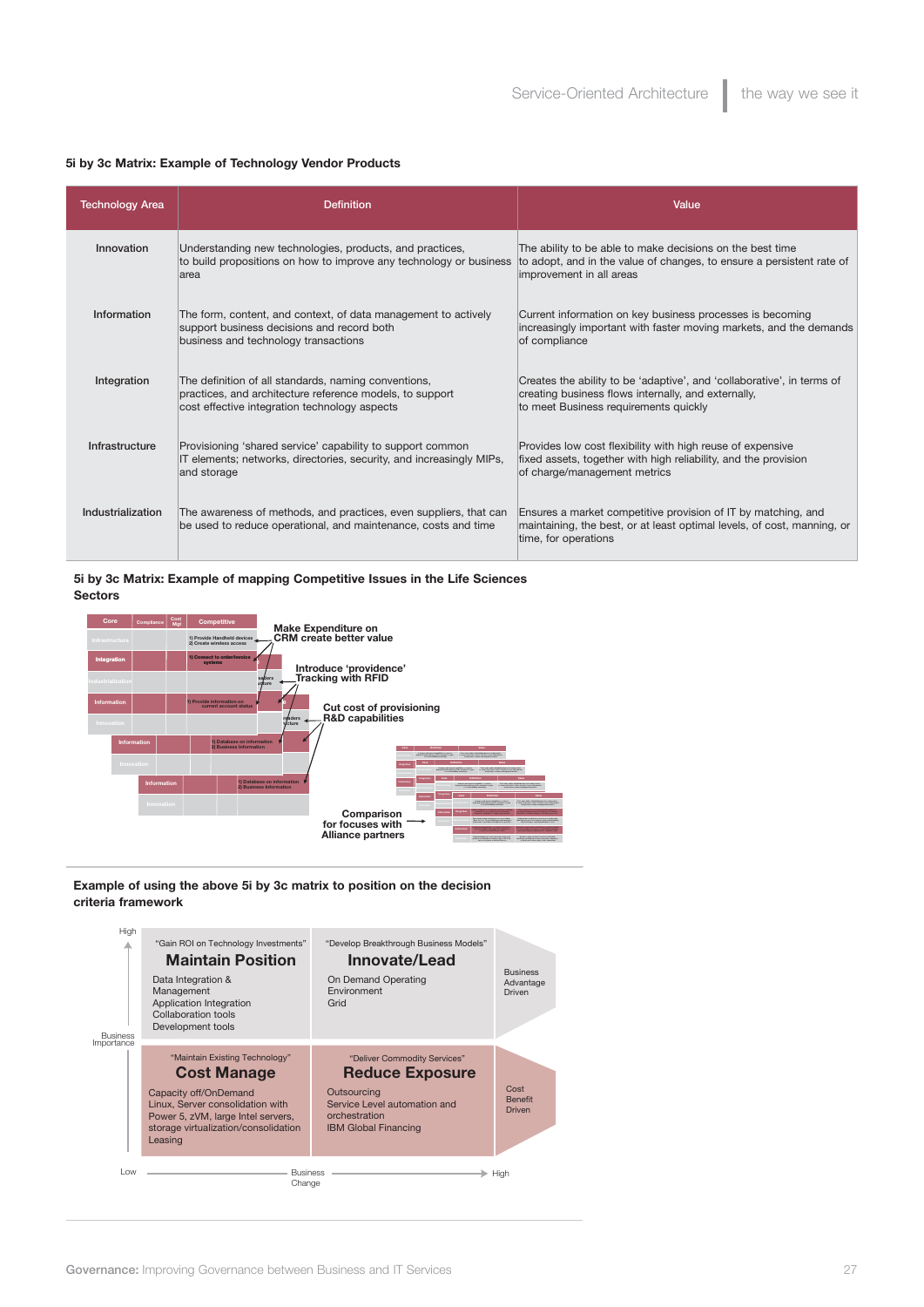

#### **About Capgemini and the Collaborative Business Experience**

Capgemini, one of the world's foremost providers of Consulting, Technology and Outsourcing services, has a unique way of working with its clients, called the Collaborative Business Experience.

Backed by over three decades of industry and service experience, the Collaborative Business Experience is designed to help our clients achieve better, faster, more sustainable results through seamless access to our network of world-leading technology partners and

collaboration-focused methods and tools. Through commitment to mutual success and the achievement of tangible value, we help businesses implement growth strategies, leverage technology, and thrive through the power of collaboration.

Capgemini employs approximately 61,000 people worldwide and reported 2005 global revenues of 6,954 million euros.

More information about our services, offices and research is available at **www.capgemini.com.**

#### **For more information:** global.marketing.uk@capgemini.co.uk